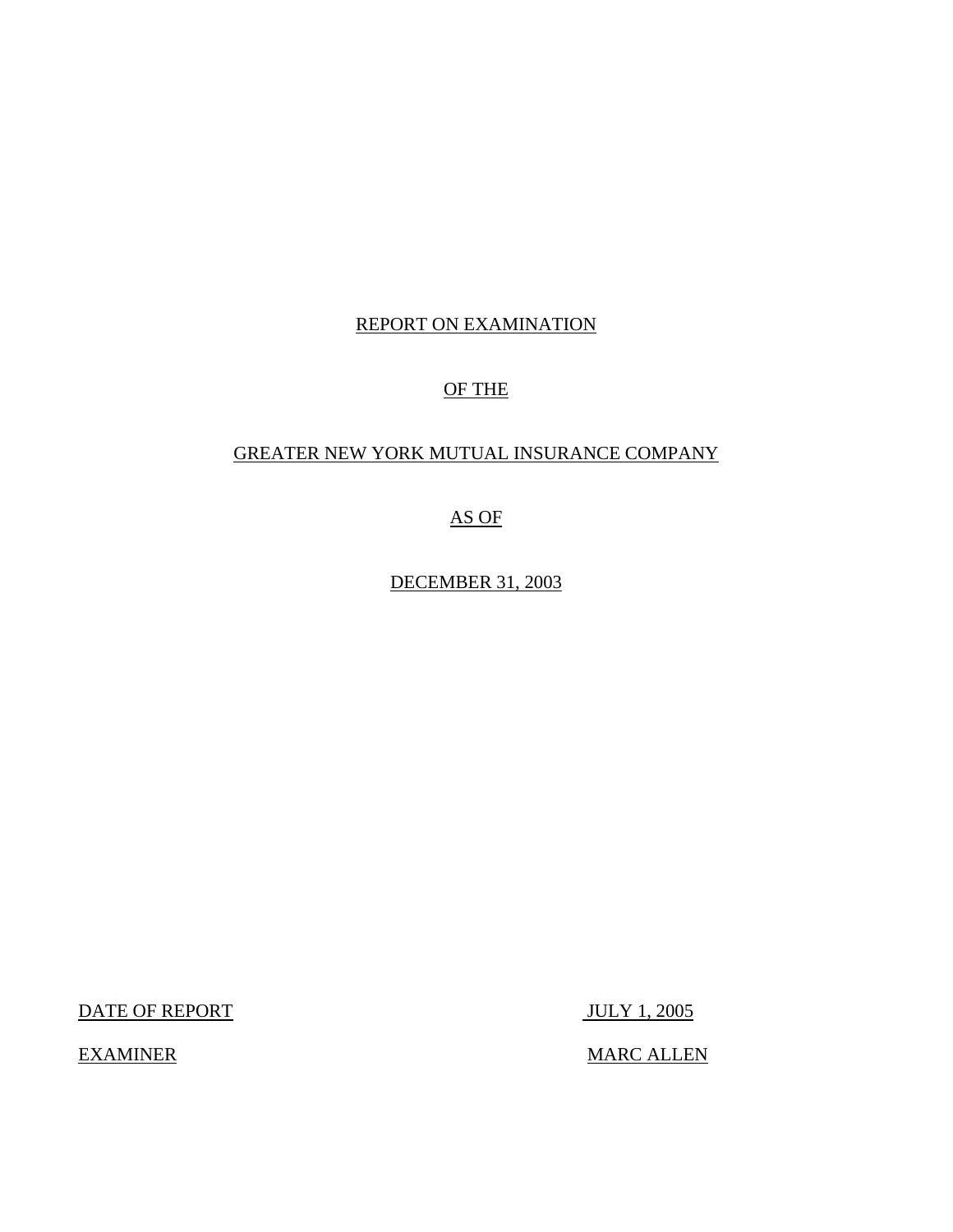# TABLE OF CONTENTS

# ITEM NO. PAGE NO.

| 1  | Scope of examination                                                                                                                                                                          | $\overline{2}$                      |
|----|-----------------------------------------------------------------------------------------------------------------------------------------------------------------------------------------------|-------------------------------------|
| 2. | <b>Description of Company</b>                                                                                                                                                                 | 3                                   |
|    | A. Management<br>B. Territory and plan of operation<br>C. Reinsurance<br>D. Holding Company System<br>E. Abandoned Property Law<br>F. Significant operating ratios<br>G. Accounts and records | 3<br>5<br>6<br>13<br>15<br>15<br>16 |
| 3. | <b>Financial Statements</b>                                                                                                                                                                   | 20                                  |
|    | A. Balance sheet<br>B. Underwriting and investment exhibit                                                                                                                                    | 20<br>22                            |
| 4. | Investment in subsidiaries                                                                                                                                                                    | 24                                  |
| 5. | Losses and loss adjustment expenses                                                                                                                                                           | 23                                  |
| 6. | Market conduct activities                                                                                                                                                                     | 24                                  |
| 7. | Compliance with prior report on examination                                                                                                                                                   | 27                                  |
| 8. | Summary of comments and recommendations                                                                                                                                                       | 27                                  |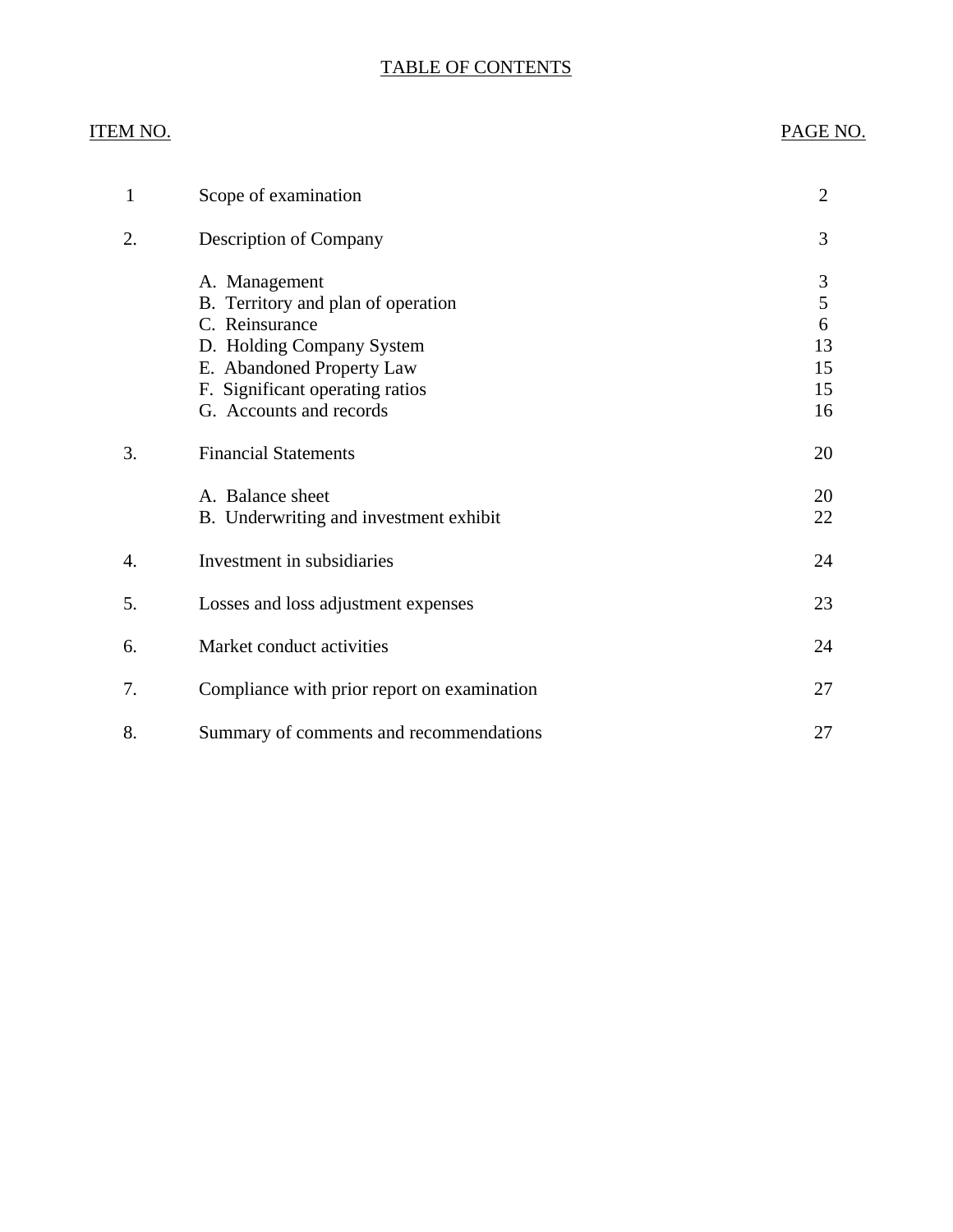

STATE OF NEW YORK INSURANCE DEPARTMENT 25 BEAVER STREET NEW YORK, NEW YORK 10004

July 1, 2005

Honorable Howard Mills Superintendent of Insurance Albany, New York 12257

Sir:

Pursuant to the requirements of the New York Insurance Law, and in compliance with the instructions contained in Appointment Number 22252 dated September 10, 2004 attached hereto, I have made an examination into the condition and affairs of Greater New York Mutual Insurance Company as of December 31, 2003, and submit the following report thereon.

Wherever the designations "the Company" or "GNY" appear herein without qualification, they should be understood to indicate the Greater New York Mutual Insurance Company.

Whenever the term "Department" appears in this report, it should be understood to mean the New York State Insurance Department.

The examination was conducted at the Company's home office located at 200 Madison Avenue, New York, NY 10016.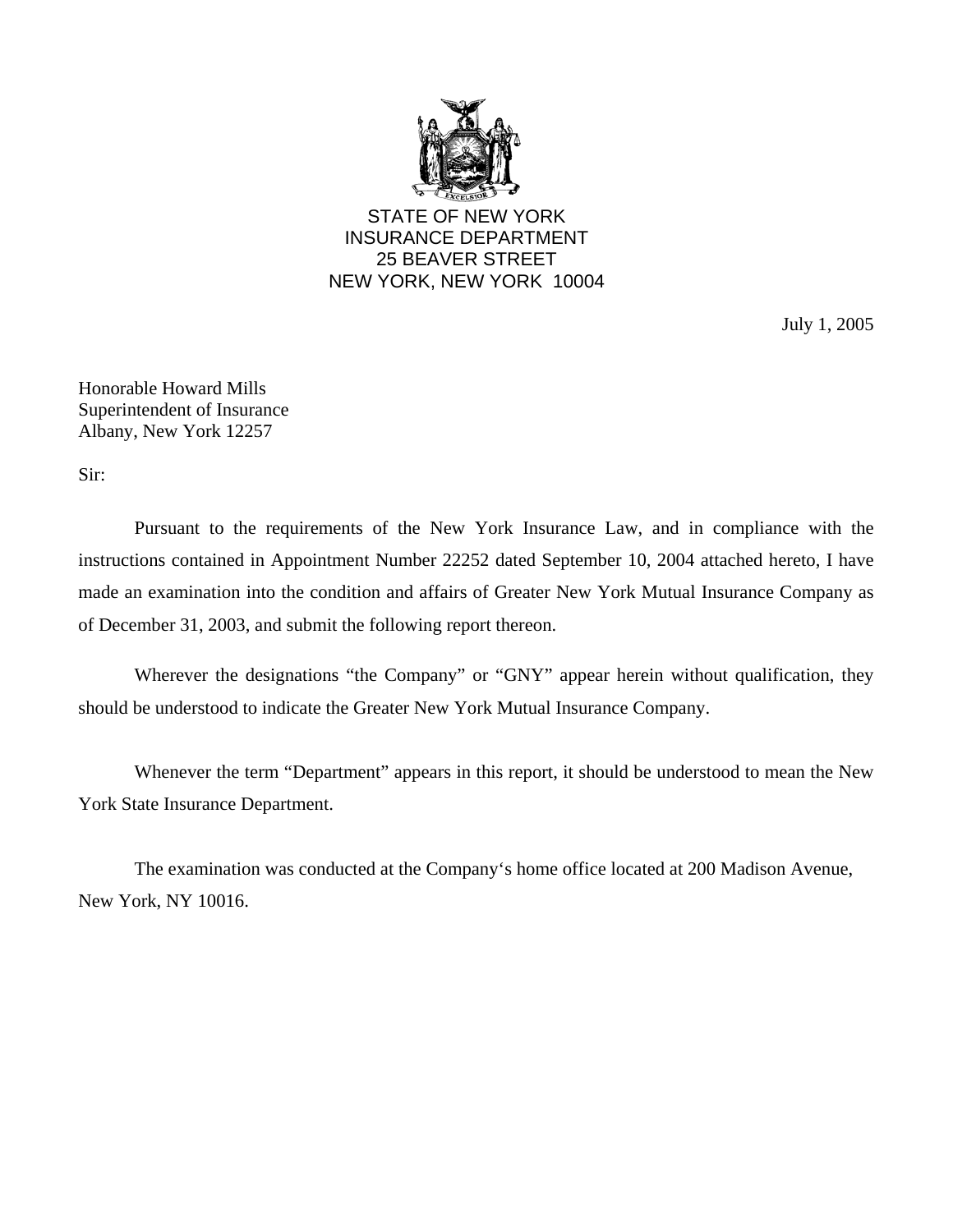### 1. **SCOPE OF EXAMINATION**

The previous examination was conducted as of December 31, 1999. This examination covered the four-year period from January 1, 2000 through December 31, 2003. Transactions occurring subsequent to this period were reviewed where deemed appropriate by the examiner.

The examination comprised a complete verification of assets and liabilities as of December 31, 2003. The examination included a review of income, disbursements and company records deemed necessary to accomplish such analysis or verification and utilized, to the extent considered appropriate, work performed by the Company's independent public accountants. A review or audit was also made of the following items as called for in the Examiners Handbook of the National Association of Insurance Commissioners ("NAIC"):

> History of Company Management and control Corporate records Fidelity bond and other insurance Territory and plan of operation Market conduct activities Growth of Company Business in force by states Loss experience Reinsurance Accounts and records Financial statements

A review was also made to ascertain what action was taken by the Company with regard to comments and recommendations contained in the prior report on examination.

This report on examination is confined to financial statements and comments on those matters, which involve departures from laws, regulations or rules, or which are deemed to require explanation or description.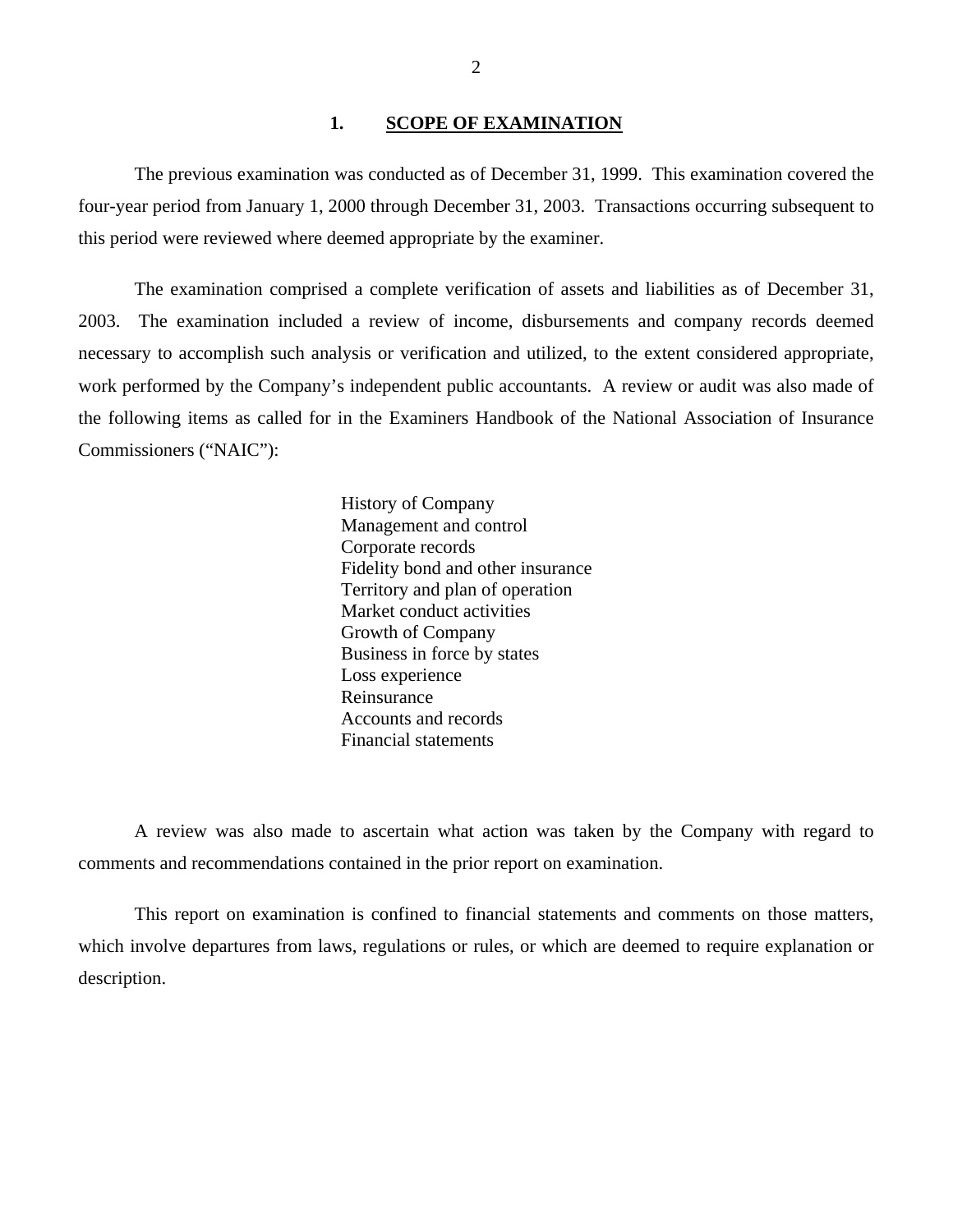## **2. DESCRIPTION OF COMPANY**

The Company was incorporated on August 19, 1927, as a membership corporation under the laws of the State of New York as the "Greater New York Taxpayers Mutual Insurance Association." As such it afforded public liability coverage to property owners in the Greater New York area. Its present name was adopted on March 17, 1954.

## A. Management

The Company's by-laws provide that its business affairs are to be managed and controlled by a board of directors consisting of at least fifteen directors.

At December 31, 2003, the board of directors was composed of fourteen members as follows:

| Name and Residence                               | <b>Principal Business Affiliation</b>              |
|--------------------------------------------------|----------------------------------------------------|
| Max Freund                                       | Retired Partner,                                   |
| New York, NY                                     | Rosenman & Colin                                   |
| Warren William Heck                              | Chairman of the Board and Chief Executive Officer, |
| New York, NY                                     | Greater New York Mutual Insurance Company          |
| Carol Trencher Ivanick                           | Partner,                                           |
| New York, NY                                     | Dewey, Ballantine LLP                              |
| <b>Charles Frederick Jacey</b><br>Belle Mead, NJ | Retired                                            |
| <b>Robert Peter Lewis</b><br>New York, NY        | Retired                                            |
| Lance Malcolm Liebman                            | Dean and Professor,                                |
| New York, NY                                     | Columbia Law School                                |
| <b>Jeffrey Stuart Maurer</b>                     | President,                                         |
| Kings Point, NY                                  | United States Trust Company                        |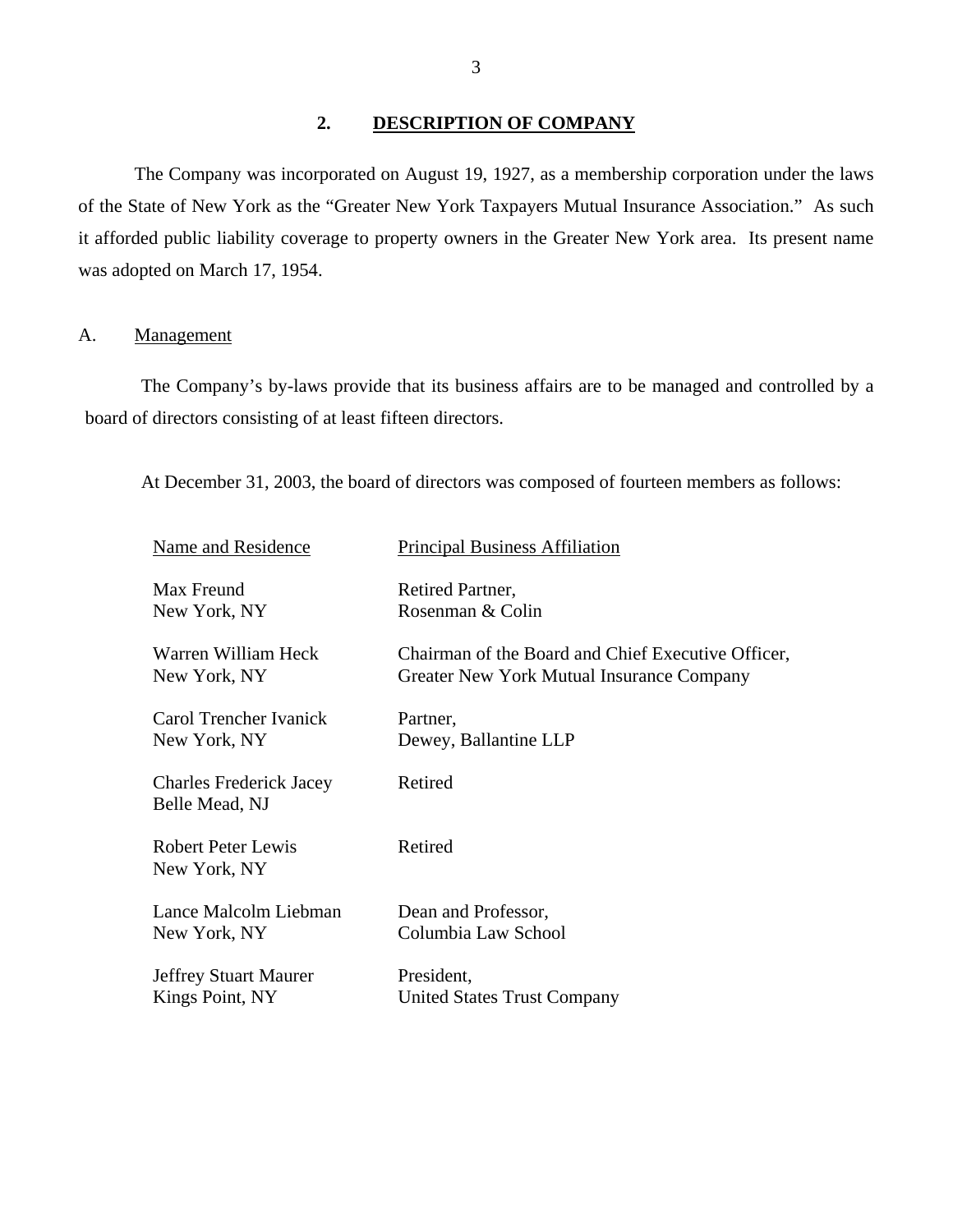| Name and Residence                   | <b>Principal Business Affiliation</b>     |
|--------------------------------------|-------------------------------------------|
| Henry George Miller                  | Partner,                                  |
| Scarsdale, NY                        | Clark, Gagliardi & Miller                 |
| <b>Arthur William Murphy</b>         | Professor,                                |
| New York, NY                         | Columbia Law School                       |
| Robert Frances O'Leary<br>Naples, FL | Retired                                   |
| <b>James David Rosenthal</b>         | Vice President,                           |
| New York, NY                         | Douglas Elliman                           |
| Paul Segal                           | Architect,                                |
| New York, NY                         | Paul Segal and Associates                 |
| Max Solomon<br>New York, NY          | Retired                                   |
| Dominick Vicari                      | President,                                |
| Seaford, NY                          | Greater New York Mutual Insurance Company |

A review of the meetings of the board of directors held during the four-year examination period indicated that all meetings were well attended.

The examiner noted that the Company has failed to maintain the fifteen board members required by its by-laws. The Company has had only fourteen board members since May, 2002.

It is recommended that the Company maintain fifteen board members as required by its by-laws or amend its by-laws.

The following were the principal officers of the Company as of December 31, 2003:

**Name**<br>
Warren William Heck

Title

Chair Dominick Vicari President

Chairman and Chief Executive Officer John B. Minner Senior Vice President and Treasurer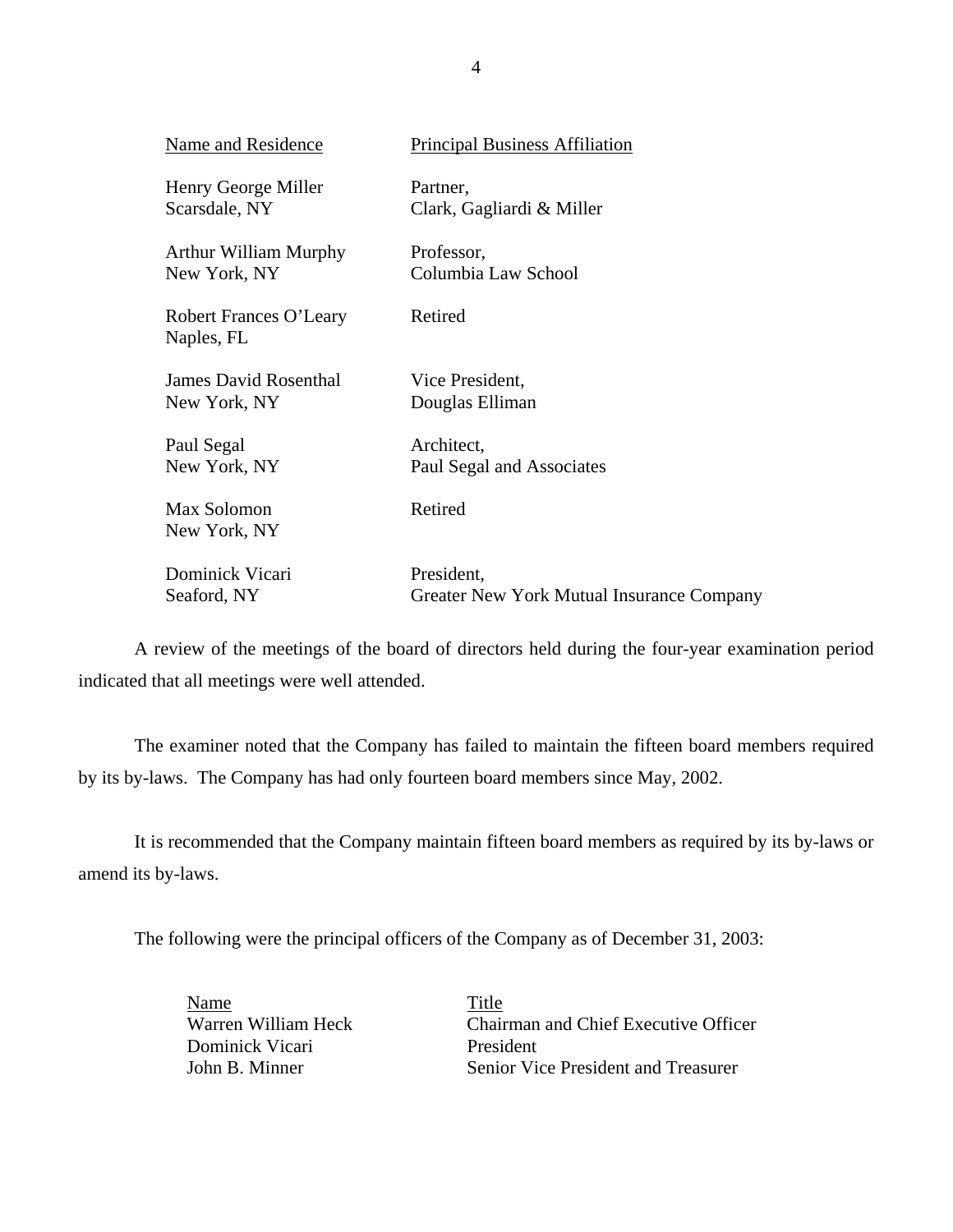### B. Territory and Plan of Operation

As of December 31, 2003, the Company was licensed to write business in all states and the District of Columbia except Alaska, California, Florida, Hawaii, Maine, and Texas.

As of the examination date, the Company was authorized to transact the kinds of insurance as defined in the following numbered paragraphs of Section 1113(a) of the New York Insurance Law:

| Paragraph | <b>Line of Business</b>                        |
|-----------|------------------------------------------------|
| 3(i)      | Accident & health                              |
| 3(ii)     | Non-cancelable disability                      |
| 4         | Fire                                           |
| 5         | Miscellaneous property damage                  |
| 6         | Water damage                                   |
| 7         | Burglary and theft                             |
| 8         | Glass                                          |
| 9         | Boiler and machinery                           |
| 10        | Elevator                                       |
| 11        | Animal                                         |
| 12        | Collision                                      |
| 13        | Personal injury liability                      |
| 14        | Property damage liability                      |
| 15        | Worker's compensation and employer's liability |
| 16        | Fidelity and surety                            |
| 17        | Credit                                         |
| 18        | Title                                          |
| 19        | Motor vehicle and aircraft physical damage     |
| 20        | Marine and inland marine                       |
| 21        | Marine protection and indemnity                |

The Company is also empowered to transact workers' compensation business as may be incident to coverages contemplated under paragraph 20 and 21 of Section 1113(a) of the New York Insurance Law, including insurances described in the Longshoremen's and Harbor Workers' Compensation Act (Public Law 803,  $69^{th}$  Congress, as amended; USC Section 901 et seq. as amended).

The Company is also licensed to transact the kinds of insurance and reinsurance as defined in Section 4102(c) of the New York Insurance Law. Furthermore, pursuant to Section 6302 of the New York Insurance Law, the Company is licensed to write special risks in the "Free Trade Zone".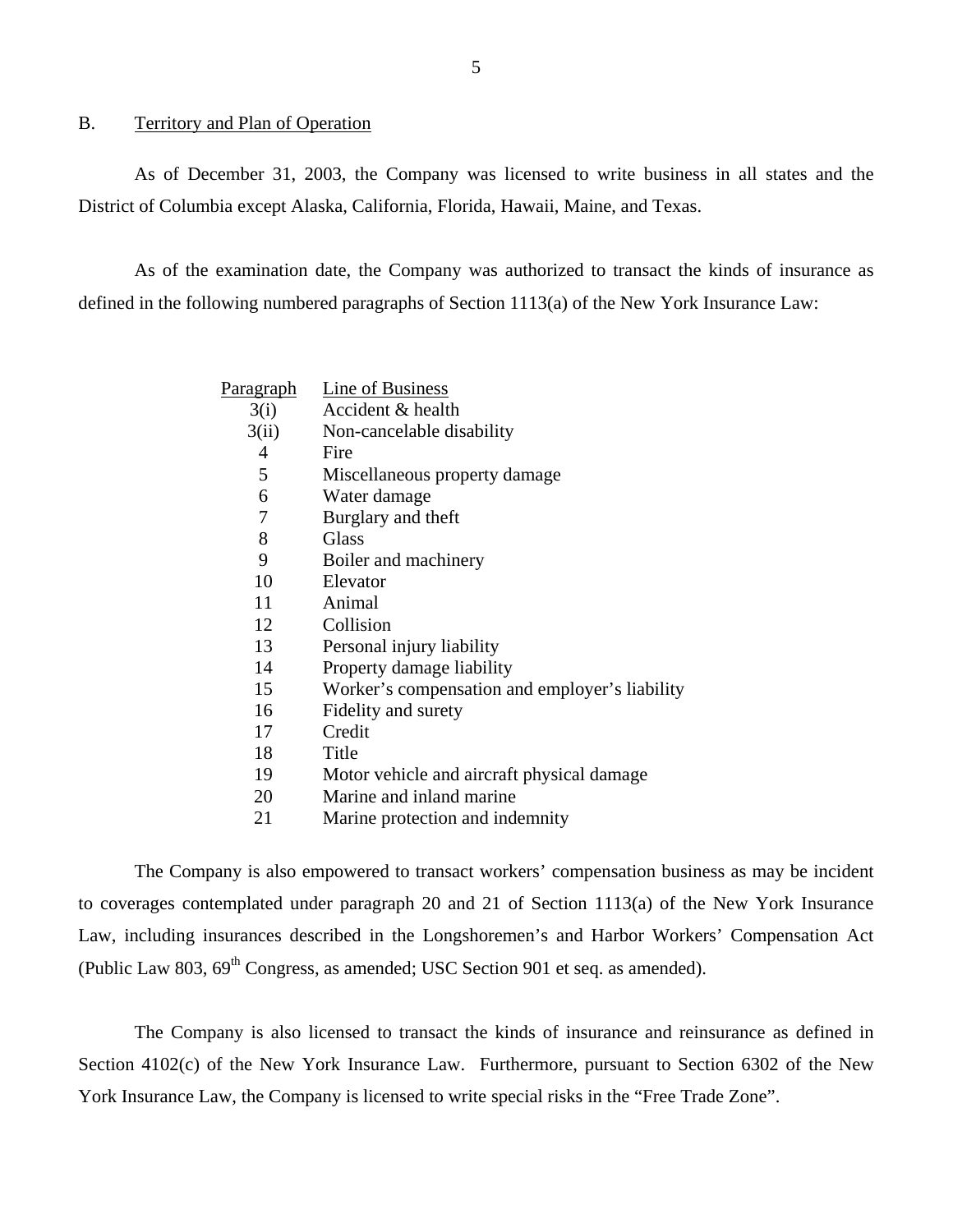Based on the lines of business for which the Company is licensed and the Company's current capital structure, and pursuant to the requirements of Articles 13 and 41 of the New York Insurance Law, the Company is required to maintain a minimum surplus to policyholders in the amount of \$35,000,000.

The following schedule shows the direct premiums written by the Company both in total and in New York for the period under examination:

|               |                   |                       | Percentage of Premiums     |
|---------------|-------------------|-----------------------|----------------------------|
|               |                   |                       | Written in New York        |
| Calendar Year | New York Premiums | <b>Total Premiums</b> | <b>Total United States</b> |
| 2000          | \$58,384,040      | \$78,406,104          | 74.46%                     |
| 2001          | \$75,549,446      | \$109,152,242         | 69.21%                     |
| 2002          | \$104,491,797     | \$159,960,374         | 65.32%                     |
| 2003          | \$119,628,486     | \$193,300,731         | 61.89%                     |
|               |                   |                       |                            |

The majority (more than 98%) of the Company's business is written in New York, New Jersey, Connecticut, Massachusetts, and Pennsylvania. Most of the business originates through independent agents and brokers. The Company maintains branch offices in Glastonbury, CT, East Brunswick, NJ, and Quincy, MA. Each office handles both underwriting and claims functions for its specific territory. Commercial multiple peril is the Company's dominant business followed by workers compensation.

### C. Reinsurance

#### Assumed

The Company is primarily a direct writer. The major portion of assumed reinsurance represents business obtained through a pooling agreement with its subsidiaries, the Insurance Company of Greater New York ("INSCO") and Strathmore Insurance Company ("Strathmore'). In addition, a minimal amount of assumed business is generated by mandated participation in the FAIR plans of several states.

### (i). Pooling Agreement with Subsidiaries

The Company and its subsidiaries (INSCO and Strathmore) operate under an inter-company pooling agreement, which has been in place since January, 1968. The pooling agreement originally included only the Company and INSCO as participants; Strathmore was added effective January 1, 2000. As of the examination date, the pooling participation percentages are 85% GNY, 10% INSCO, and 5% Strathmore.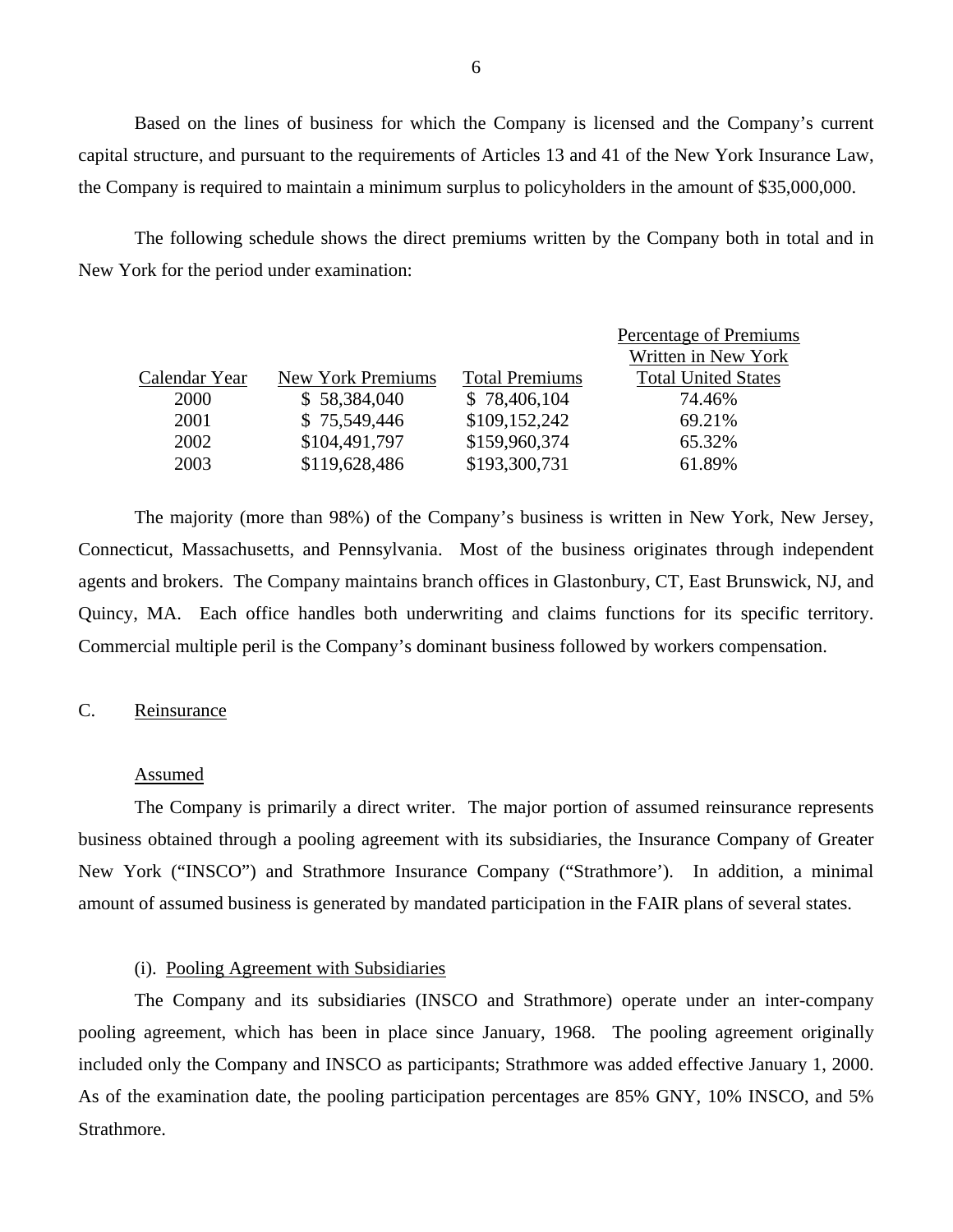Article 2 of the pooling agreement states the following with respect to the Company (referred to in the agreement as "Mutual") and INSCO (referred to in the agreement as "Stock"):

"[INSCO] agrees to cede to [the Company] and [the Company] agrees to assume from [INSCO] one hundred percent (100%) of the net policy liability of [INSCO] assumed by [INSCO] on or after 12:01 A.M. January 1, 1968 during the continuation of this agreement." (Emphasis added)

This article was amended effective January 1, 2000 to add Strathmore as a party to the agreement.

The examination review of the group's annual statement reporting indicated that INSCO and Strathmore cede 100% of their gross writings to the Company, rather than their net writings as indicated in the pooling agreement. The Company then cedes to its subsidiaries their respective pooling percentages of losses and expenses net of external reinsurance.

It is recommended that the Company either amend the pooling agreement to reflect the fact that INSCO and Strathmore cede their writings on a gross basis rather than net or adjust the annual statement presentation to reflect the cessions on a net basis, pursuant to the current terms of the pooling agreement.

Pursuant to the terms of the pooling agreement, each company is required to report its respective participating share of the underwriting assets and related liabilities of the pooled business. On December 31, 2001, Article 4a of the pooling agreement was amended for the purpose of adding Strathmore to the agreement and simplifying the accounting by having the Company maintain the entire provision for reinsurance liability on its balance sheet. The amendment to Article 4a reads as follows:

"…It is further agreed that five percent (5%) of all underwriting assets and related liabilities of [the Company] and [INSCO] arising after 12:01AM on the  $1<sup>st</sup>$  day of January 2000, shall be apportioned to Strathmore, except that any penalty imposed for unauthorized reinsurance shall be assumed 100% by [the Company].**"** 

It is noted that the amendment, as written, provides that the Company will assume the penalty imposed for unauthorized reinsurance only for Strathmore, and not INSCO. In practice, the Company is reporting 100% of the provision for reinsurance for both subsidiaries. Furthermore, the "penalty imposed for unauthorized reinsurance" is only one component of the provision for reinsurance liability; in practice, the Company is reporting 100% of the entire provision for reinsurance liability.

It is recommended that the Company amend the pooling agreement as follows: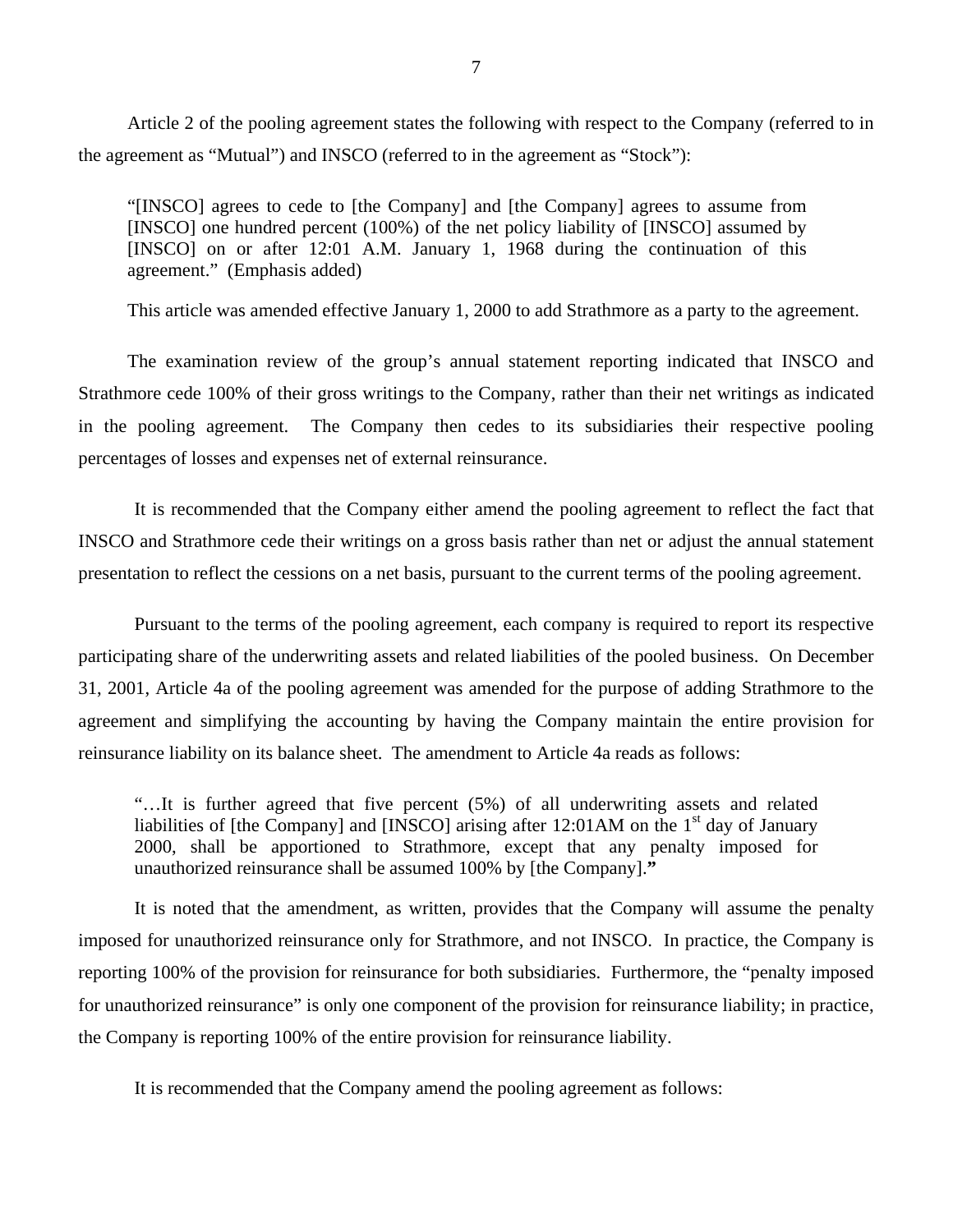- 1. The term "penalty imposed for unauthorized reinsurance" should be amended to read "provision for reinsurance" to reflect the actual practice and original intent of the amendment; and
- 2. Article 4a should be amended to indicate that the Company will assume 100% of the provision for reinsurance for both INSCO and Strathmore, to reflect the actual practice and original intent of the amendment.

Ceded Reinsurance Program

At December 31, 2003 the Company and its subsidiaries had the following reinsurance agreements

in place:

| <b>Type of Treaty</b>                                                                                                                                                                   | Cession                                                                                     |
|-----------------------------------------------------------------------------------------------------------------------------------------------------------------------------------------|---------------------------------------------------------------------------------------------|
| Property Excess of Loss-five layers<br>Layer 1-100% authorized<br>Layer 2-56.50% authorized<br>Layer 3-42.80% authorized<br>Layer 4-100% authorized<br>Layer 5-39.25% authorized        | \$49,800,000 excess of \$200,000, per risk.                                                 |
| Property Catastrophe excess of Loss-five layers<br>Layer 1-35% authorized<br>Layer 2-36% authorized<br>Layer 3-40% authorized<br>Layer 4-42.95% authorized<br>Layer 5-100% unauthorized | \$53,500,000 excess of \$1,500,000, per occurrence.                                         |
| Type of treaty                                                                                                                                                                          | Cession                                                                                     |
| Casualty excess of Loss-six layers<br>All layers 100% authorized                                                                                                                        | \$49,700,000 excess of \$300,000 per occurrence.                                            |
| Terrorism excess of loss<br>92% authorized                                                                                                                                              | \$15,000,000 excess of \$5,000,000, per occurrence.                                         |
| <b>Fidelity and Surety Quota Share</b><br>100% authorized                                                                                                                               | 80% per policy up to \$1,000,000.                                                           |
| Umbrella Liability-Quota Share<br>100% authorized                                                                                                                                       | 95% per policy for the first \$1,000,000.<br>100% cession 14,000,000 excess of \$1,000,000. |
| Boiler and Machinery Quota Share<br>100% authorized                                                                                                                                     | 100% cession.                                                                               |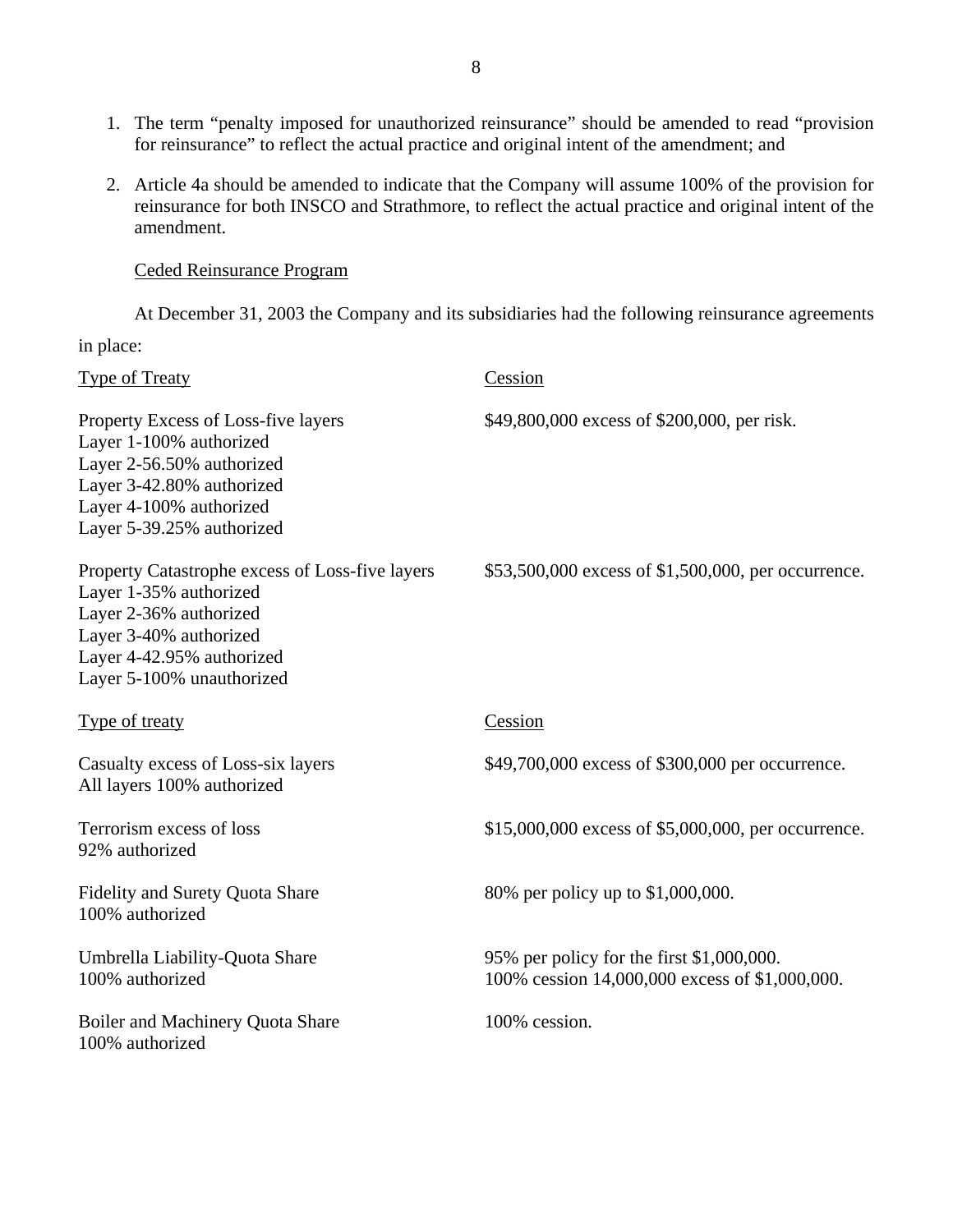## (i) Review of Ceded Reinsurance Contracts

The Company's reinsurance contracts, with one exception, were either placed through reinsurance intermediary Guy Carpenter or placed directly with Swiss Reinsurance America Corporation. The one exception was the boiler and machinery quota share treaty which was placed with Factory Mutual Insurance Company.

All ceded reinsurance contracts in effect at the examination date were reviewed for required and standard clauses. It was noted that the reinsurance treaties with Swiss Reinsurance America Corporation ("Swiss Re") and one of the treaties placed through Guy Carpenter included special termination provisions. The Swiss Re provisions allow the reinsurer to immediately terminate the treaty upon the entry of an order of liquidation, rehabilitation, receivership, or conservatorship. The provisions also allow the reinsurer to cancel with 30 days notice if there is a reduction in 50% or more of the Company's policyholder surplus during any calendar year.

The special termination provision in the treaty placed by Guy Carpenter allows a reinsurer to terminate with 90 days notice due to insolvency, impairment of capital, bankruptcy, liquidation, or rehabilitation.

It is against Department policy to allow for clauses providing for the unilateral right of the reinsurer to terminate a reinsurance contract based on the financial condition of the ceding insurer. There are several reasons for this policy including but not limited to the following:

- A clause allowing a reinsurer to unilaterally terminate an agreement based on the financial condition of a ceding insurer is contrary to the foundation of a reinsurance relationship. This foundation is the understanding that the reinsurer will share in the insurance fortunes of the Company per the terms of the reinsurance agreement.
- The clauses are against public policy as they would put any regulator dealing with an insolvent company in a difficult position where the Company's reinsurance contracts would be terminated at a time where they would most likely be impossible to replace.
- The clause would put a financially distressed Company in a difficult position where it would lose reinsurance coverage that would either be impossible or extremely expensive to replace.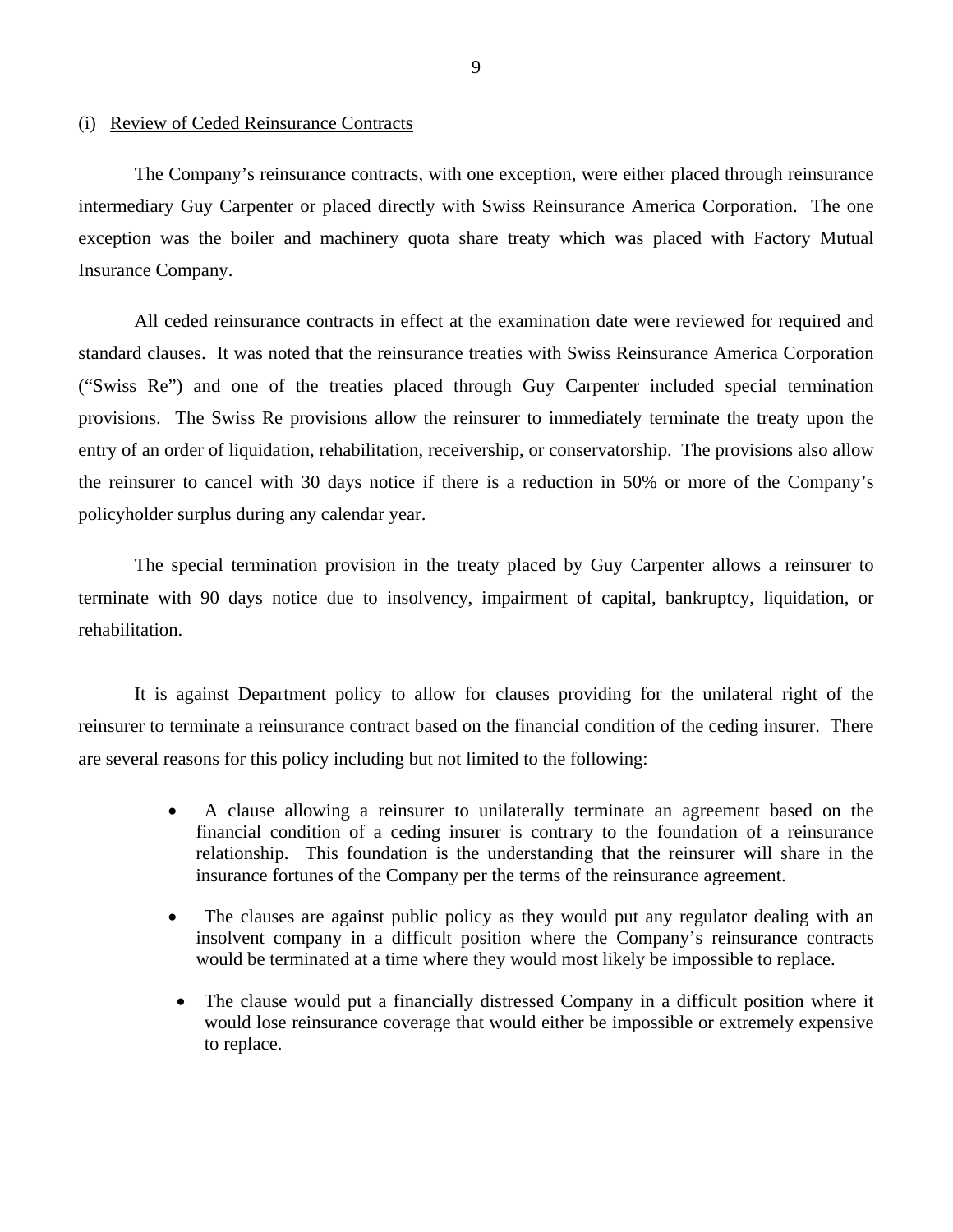It is recommended that all clauses allowing for early termination of a reinsurance contract, by the reinsurer, due to the financial condition of the Company be removed from all future reinsurance agreements. Subsequent to the examination date, but prior to the completion of the field work, the Company complied with this recommendation.

The Swiss Re treaties and the Guy Carpenter treaty have other objectionable special termination provisions. The Swiss Re treaties allow the reinsure to terminate the treaty with 30 days prior written notice if there is a transfer of control by a change in ownership or otherwise. The Guy Carpenter treaty allow for termination with 90 days notice if the Company should cease writing new or renewal business. It is recommended that the Company, if it chooses to include these provisions in future reinsurance contracts, indicate that the termination options would not apply if the change in control or the failure to write new or renewal business is due to a regulatory action. Subsequent to the examination date, but prior to the completion of the field work, the Company complied with this recommendation.

Both the Guy Carpenter and the Swiss Re treaties incorporate the language of Section  $1308(a)(2)(B)(i)$  of the New York Insurance Law which states that payments made by the assuming insurer should be made directly to the ceding insurer, its liquidator, receiver, or statutory successor. Both treaties added the following wording:

"…except as provided in Sections … 1114(c) of the New York Insurance Law."

The reference to Section 1114(c) does not make sense as this section of the New York Insurance law does not provide an exception to Section 1308(a)(2)(A)(i). Section 1114(c) merely defines the conditions by which an insurer authorized to engage in fidelity and surety insurance or a reinsurance business may also guarantee performance of contracts insuring against physical damage to property in favor of mortgagees or other loss payees. The exceptions to Section  $1308(a)(2)(A)(i)$  come from Department Circular Letter No. 5 of 1988 which states in part:

"Another condition of Section 1308 requires that a reinsurance agreement be payable directly to the ceding insurer or to its liquidator, receiver or statutory successor. The Insurance Law provides that the only exceptions to this condition are:

- (I) Where an actual novation takes place…
- (II) Certain fidelity and surety reinsurance agreements, as provided in Section  $4118(a)(1)(A)$ ; and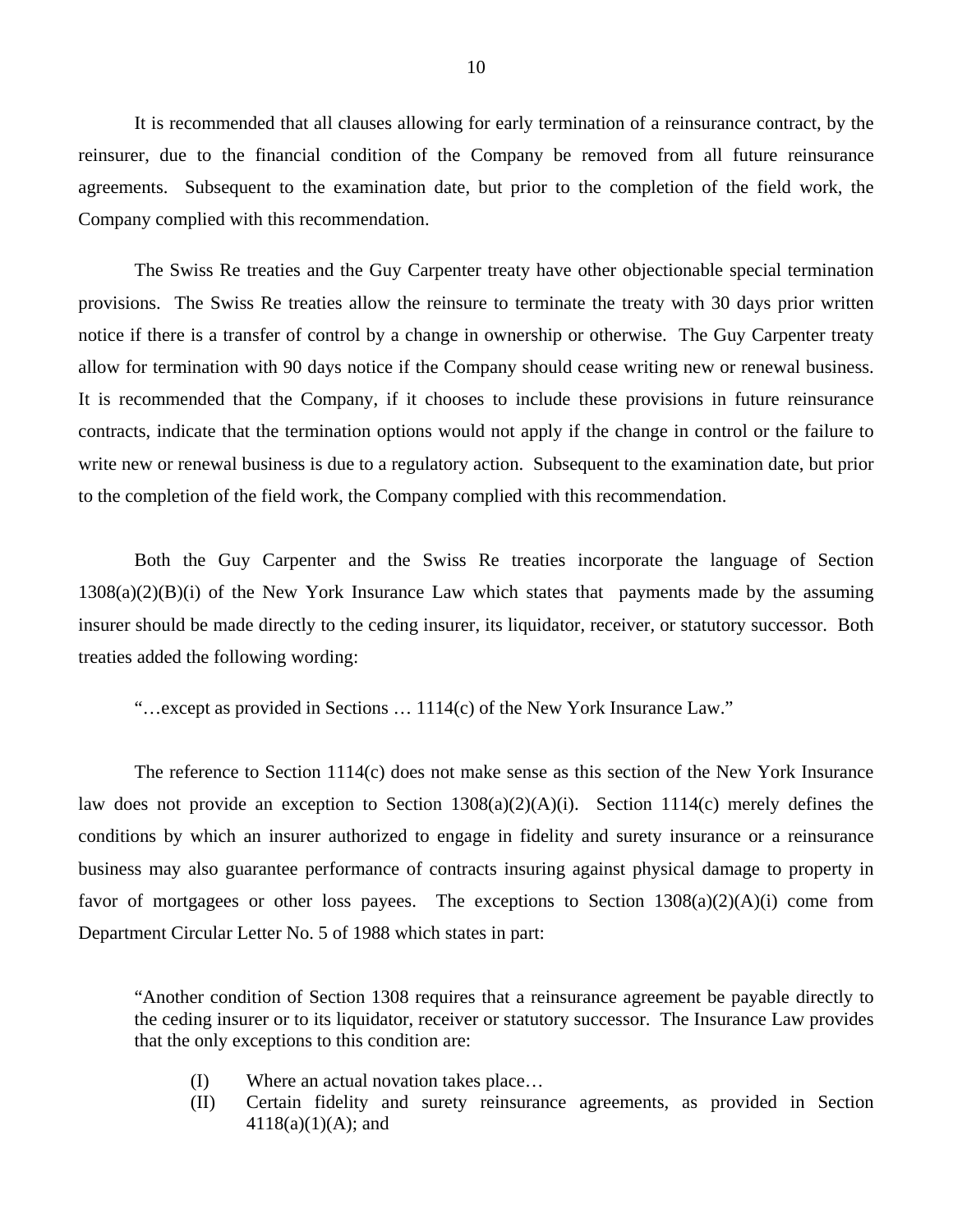(III) Where an insurer guarantees performance of a contract insuring against physical damage to property for the benefit of mortgages or other loss payees named in such contract, provided all the conditions in Section 1114(c) have been met."

The Company should remove the reference to Section 1114(c) as this section does not provide an exception to Section  $1308(a)(2)(A)(i)$ . It is recommended that the Company incorporate the language in paragraph III above which properly defines an exception to Section 1308(a)(2)(A)(i) of the New York Insurance Law. Subsequent to the examination date, but prior to the completion of the field work, the Company complied with this recommendation.

It was noted that the insolvency clauses in both the Guy Carpenter treaties and the Swiss Re treaties included an additional offset provision within the insolvency clause. Section 1308 of the New York Insurance Law does not provide for the inclusion of a separate offset provision within the insolvency clause.

It is recommended that the Company remove all offset provisions included as part of the insolvency clause. Subsequent to the examination date, but prior to the completion of the field work, the Company complied with this recommendation.

Both the Guy Carpenter and Swiss Re treaties included an offset clause in addition to the provision included in the insolvency clauses. The offset clause in the Guy Carpenter reinsurance agreements provide for the right of offset for balances due under all reinsurance agreements between the Company and the reinsurer involved. The offset clause further states:

"…in the event of insolvency of a party hereto, offsets shall only be allowed in accordance with the laws of the insolvent party's state of domicile."

The reference to the laws of other states is not acceptable. Furthermore the offset clause failed to indicate that all offsets would be in compliance with Section 7427 of the New York Insurance Law. It is the Department's position that when offset clauses are included in reinsurance contracts that the clause includes the language of Section 7427 of the New York Insurance Law or incorporate such section by reference.

It is recommended that all future reinsurance agreements placed through Guy Carpenter include the language of Section 7427 of the New York Insurance Law or indicate that all offsets would be in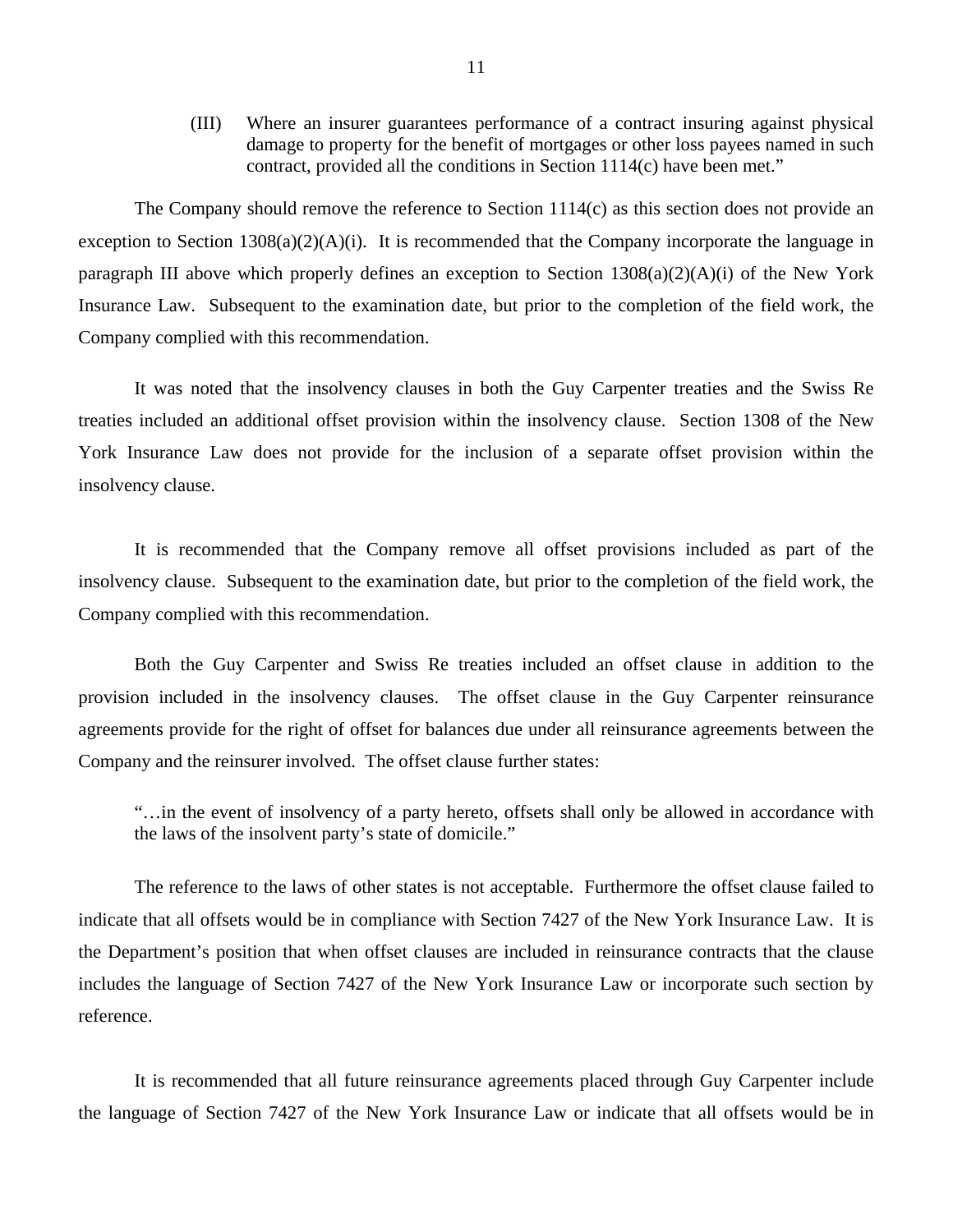compliance with Section 7427 of the New York Insurance Law. Subsequent to the examination date, but prior to the completion of the field work, the Company complied with this recommendation.

It is the Department's position that all reinsurance contracts must contain an "entire contract" clause, which states that the contract represents the entire agreement between the parties and that no separate written or oral agreements exist between the parties. All of the Company's reinsurance contracts failed to include an entire contract clause.

It is recommended that the Company include an "entire contract" clause in all of its future reinsurance agreements. Subsequent to the examination date, but prior to the completion of the field work, the Company complied with this recommendation.

The insolvency clauses in the Swiss Re treaties make reference to a novation. Circular letter No. 5 (1988) states the following in reference to a novation:

"Any references to such an event in the reinsurance agreement should indicate that, prior to the implementation of a novation, the certificate of assumption on New York risks would have to be approved by the Superintendent…"

It is recommended that the Company include the above referenced language from Circular Letter No. 5 (1988) in all reinsurance contracts which make reference to a novation. Subsequent to the examination date, but prior to the completion of the field work, the Company complied with this recommendation.

It was noted that one of the Guy Carpenter treaties failed to include a "service of suit" clause even though one of the reinsurers on the treaty was an alien reinsurer. It is a standard safeguard to include such a clause when reinsurers domiciled outside of the United States are involved.

It is recommended that the Company include a service of suit clause in all reinsurance treaties with alien insurers. Subsequent to the examination date, but prior to the completion of the field work, the Company complied with this recommendation.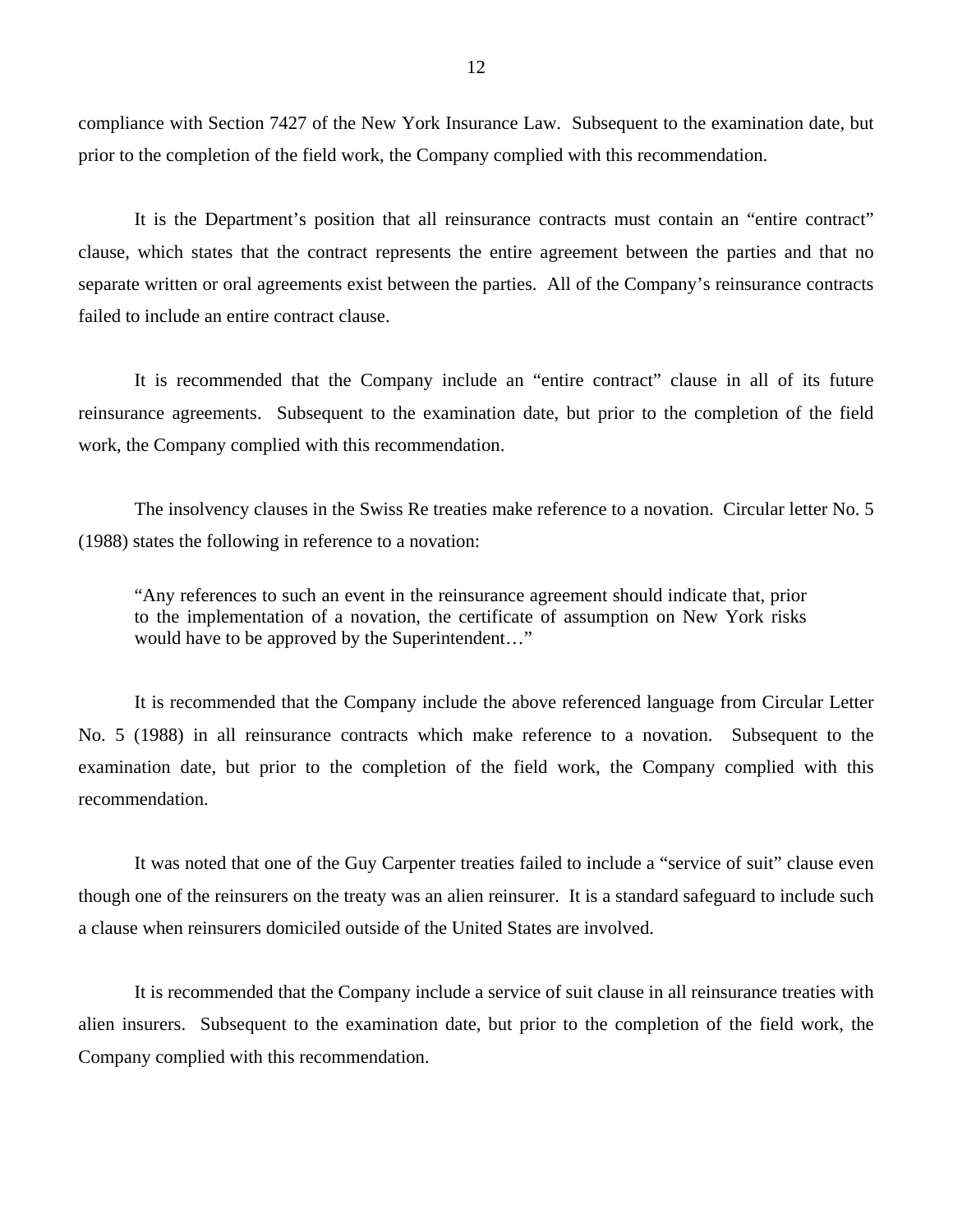The insolvency clause in the reinsurance agreement with Factory Mutual Insurance Company states in part:

"In the event of the insolvency of the Company, the reinsurance under this treaty shall be payable by the reinsurer to the Company or to its liquidator, receiver, or statutory successor on the basis of the liability of the Company under the policy or policies reinsured without diminution because of the insolvency of the Company in accordance with the provisions of any state law which may be involved...".

The reference to the laws of any state which may be involved is not provided for under Section 1308 of the New York Insurance Law. The insolvency clauses included in ceded reinsurance contract agreements entered into by New York domiciled insurance companies should not make reference to the laws of any state other than New York.

It is recommended that the Company remove the reference to the laws of other states in the above referenced reinsurance agreement. Subsequent to the examination date, but prior to the completion of the field work, the Company complied with this recommendation.

## D. Holding Company System

The Company owns 100% of the stock of two insurance companies the Insurance Company of Greater New York and Strathmore Insurance Company. All of the companies are New York domiciled.

Since Greater New York is the ultimate parent and a domestic mutual insurance company, it is not subject to Article 15 of the New York Insurance Law.

The following a chart of the holding company system at December 31, 2003: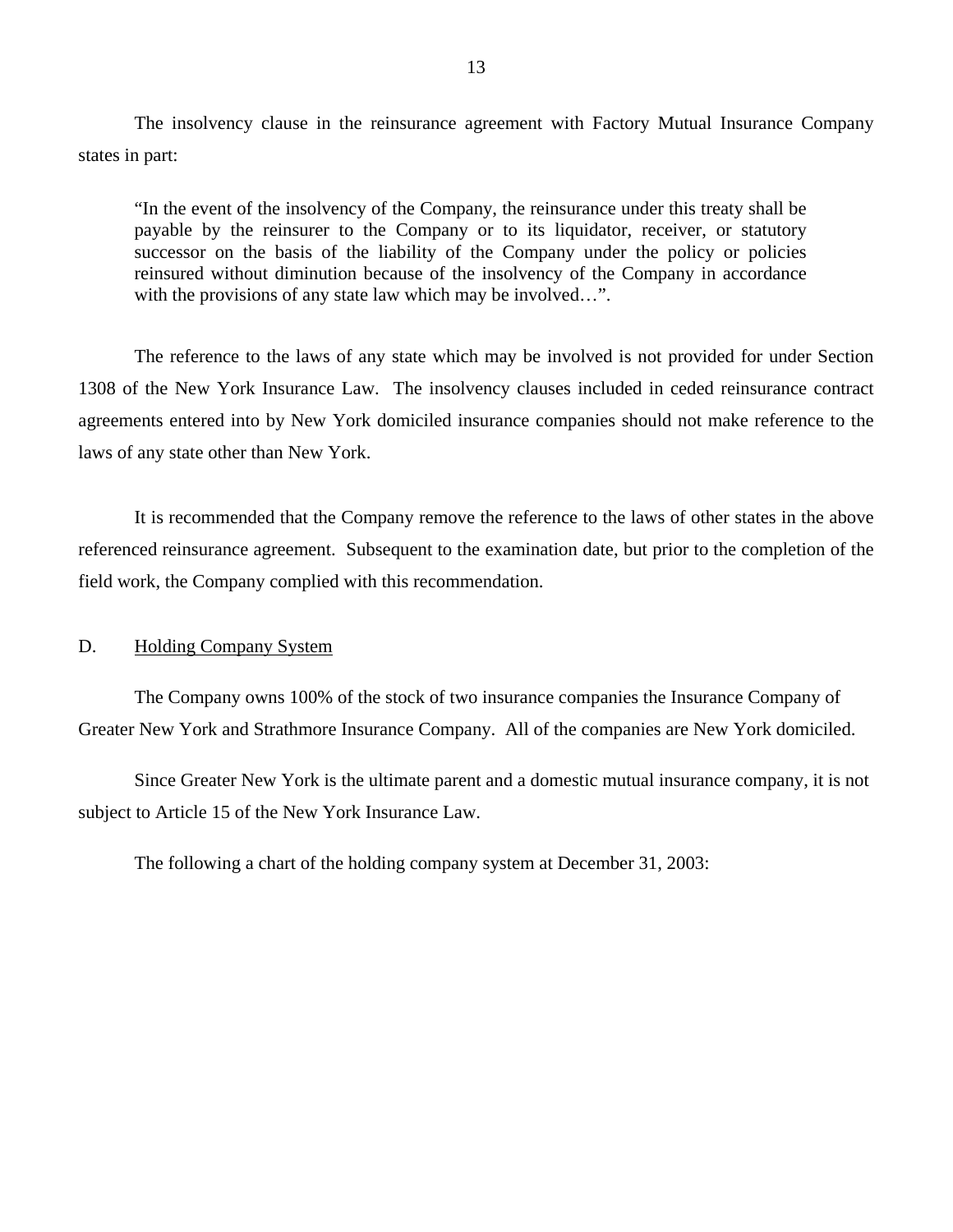

At December 31, 2003 the Company was a party to:

- 1. A pooling agreement with its subsidiaries (see section 2C of this report) which has been approved by the Department.
- 2. A tax allocation agreement with its subsidiaries. The agreement is in accordance with Circular Letter No. 33 (1979).
- 3. A service agreement with Brite Insurance Agency, detailed below.

The Company provides administrative support services to its subsidiary, Brite Insurance Agency. During the examination period, the Company had no written agreement in place to document the services to be provided by the Company and the amount for which it was to be compensated. Good business practices dictate that any service arrangements between two parties should be reduced to written form. Further, Section 1608(c) of the New York Insurance Law, which deals with relationships and transactions between parent and subsidiary, states:

"The books, accounts and records of each party to all such transactions shall be so maintained as to clearly and accurately disclose the nature and details of the transactions, including such accounting information as is necessary to support the reasonableness of the charges or fees to the respective parties."

In addition Section 1608(a) of the New York Insurance Law states:

"The business operations, corporate proceedings and fiscal and accounting records of subsidiaries organized or acquired pursuant to this article shall be conducted or maintained so as to assure the separate legal and operating identities of the parent and subsidiary,…"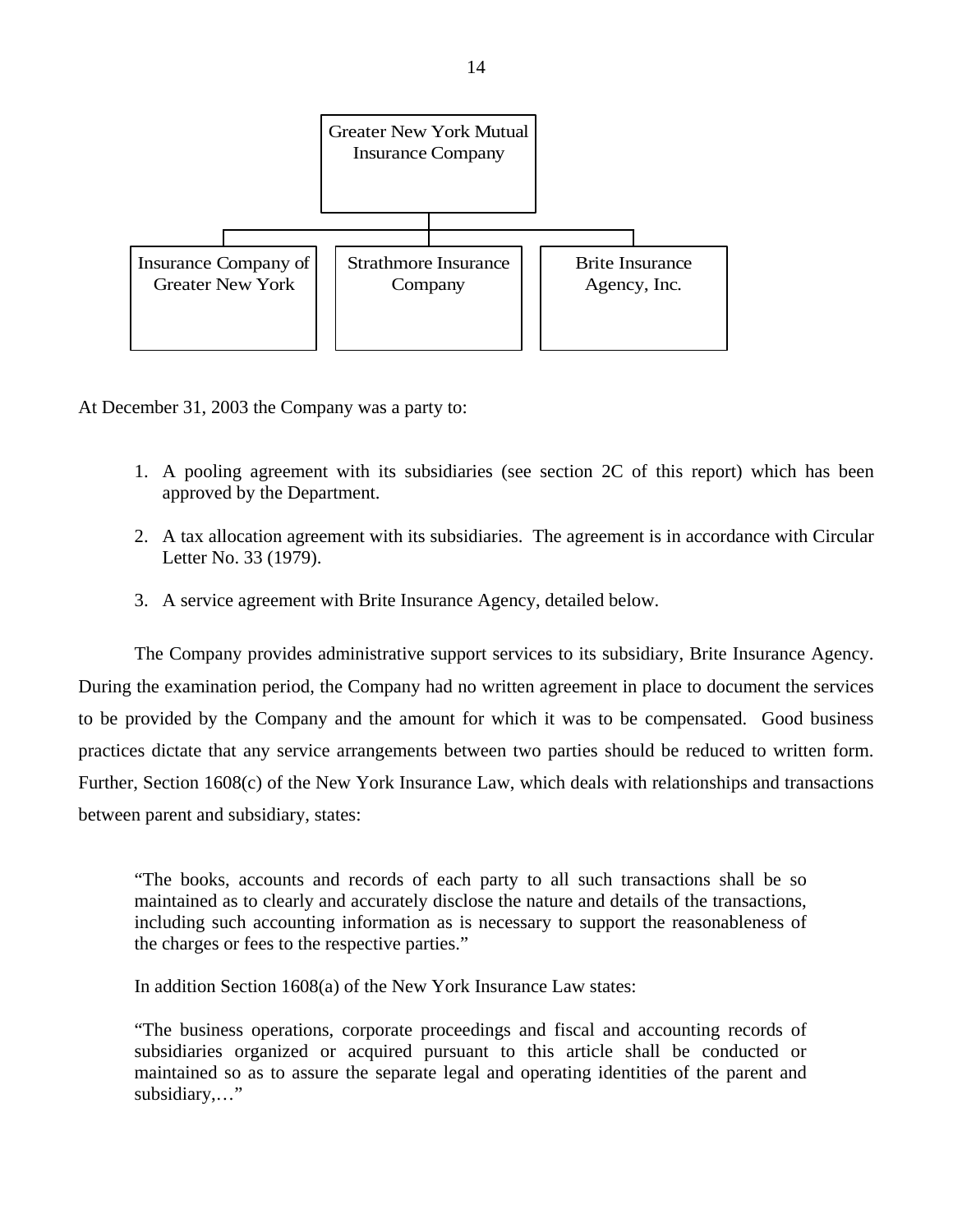Subsequently, the Company entered into a written service agreement; however, in the future, it is recommended that the Company prepare a written agreement before entering into any service arrangements with its subsidiaries in compliance with Section 1608(a) and Section 1608(c) of the New York Insurance Law.

### E. Abandoned Property Law

Section 1316 of the New York State Abandoned Property Law provides that amounts payable to a resident of this state from a policy of insurance, if unclaimed for three years, shall be deemed to be abandoned property. Such abandoned property shall be reported to the comptroller on or before the first day of April each year. Such filing is required of all insurers regardless of whether or not they have any abandoned property to report.

The Company's abandoned property reports for the period of this examination were all filed on a timely basis pursuant to the provisions of Section 1316 of the New York Abandoned Property Law.

A review of the Company's abandoned property procedures revealed that the Company does not have procedures in place for monitoring outstanding checks that may be escheatable. It is recommended that the Company develop formal procedures for monitoring outstanding checks that may be escheatable. Subsequent to the examination date, but prior to the completion of the field work, the Company complied with this recommendation.

## F. Significant Operating Ratios

The following ratios have been computed as of December 31, 2003, based upon the results of this examination:

| Net premiums written to surplus as regards policyholders                               | 90.23% |
|----------------------------------------------------------------------------------------|--------|
| Liabilities to liquid assets (cash and invested assets less investments in affiliates) | 75.12% |
| Premiums in course of collection to surplus as regards policyholders                   | 14.93% |

All of the above ratios fall within the benchmark ranges set forth in the Insurance Regulatory Information System of the National Association of Insurance Commissioners.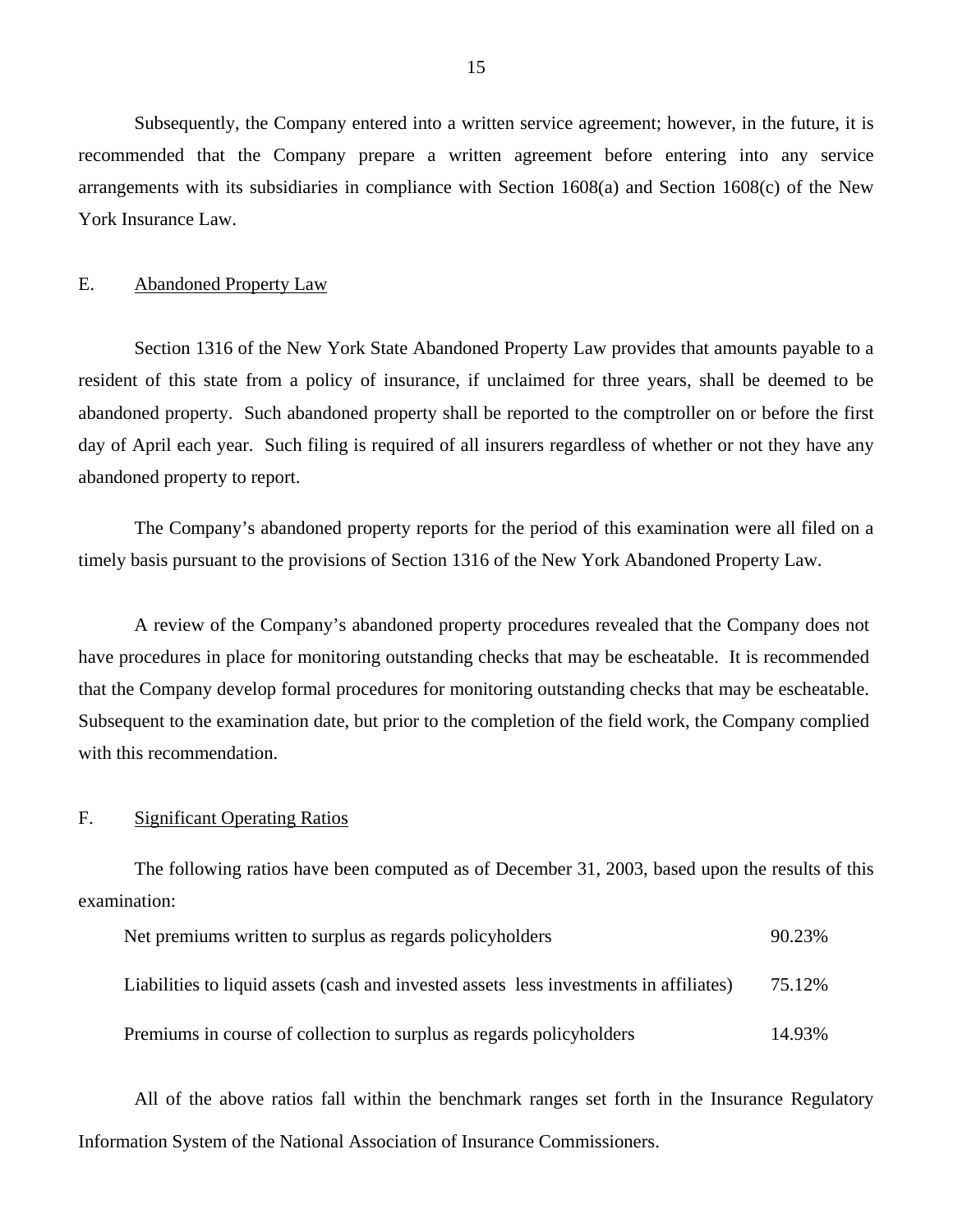The underwriting ratios presented below are on an earned/incurred basis and encompass the four year period covered by this examination:

|                                              | Amounts       | Ratios    |
|----------------------------------------------|---------------|-----------|
| Losses and loss adjustment expenses incurred | \$356,061,093 | 77.78%    |
| Other underwriting expenses incurred         | 156,740,887   | 34.24     |
| Net underwriting loss                        | (54,999,636)  | (12.01)   |
| Premiums earned                              | \$457,802,344 | $00.00\%$ |

## G. Accounts and Records

## (i) Agent's Balances or Uncollected Premiums

The Company tracks its premiums written and premiums receivable through the "WINS" system. A majority of the Company's premiums receivable is due from agents. A review of the programming for the WINS system indicated that there was no programming in place to disallow future installment premiums due when a previous installment is over 90 days past due.

Part 110.1 of Department Regulation 13-A states in part:

"…If any installment of any premium…,has been due and unpaid for more than 90 days at the date of determination, no unpaid installment of such premium shall be allowed as an admitted asset…"

Due to immateriality of the amount involved, no additional premium receivables have been nonadmitted by this examination. However, it is recommended that the Company comply with Part 110.1 of Department Regulation 13-A in the future.

Prior to the date of this report, the Company subsequently complied with this recommendation.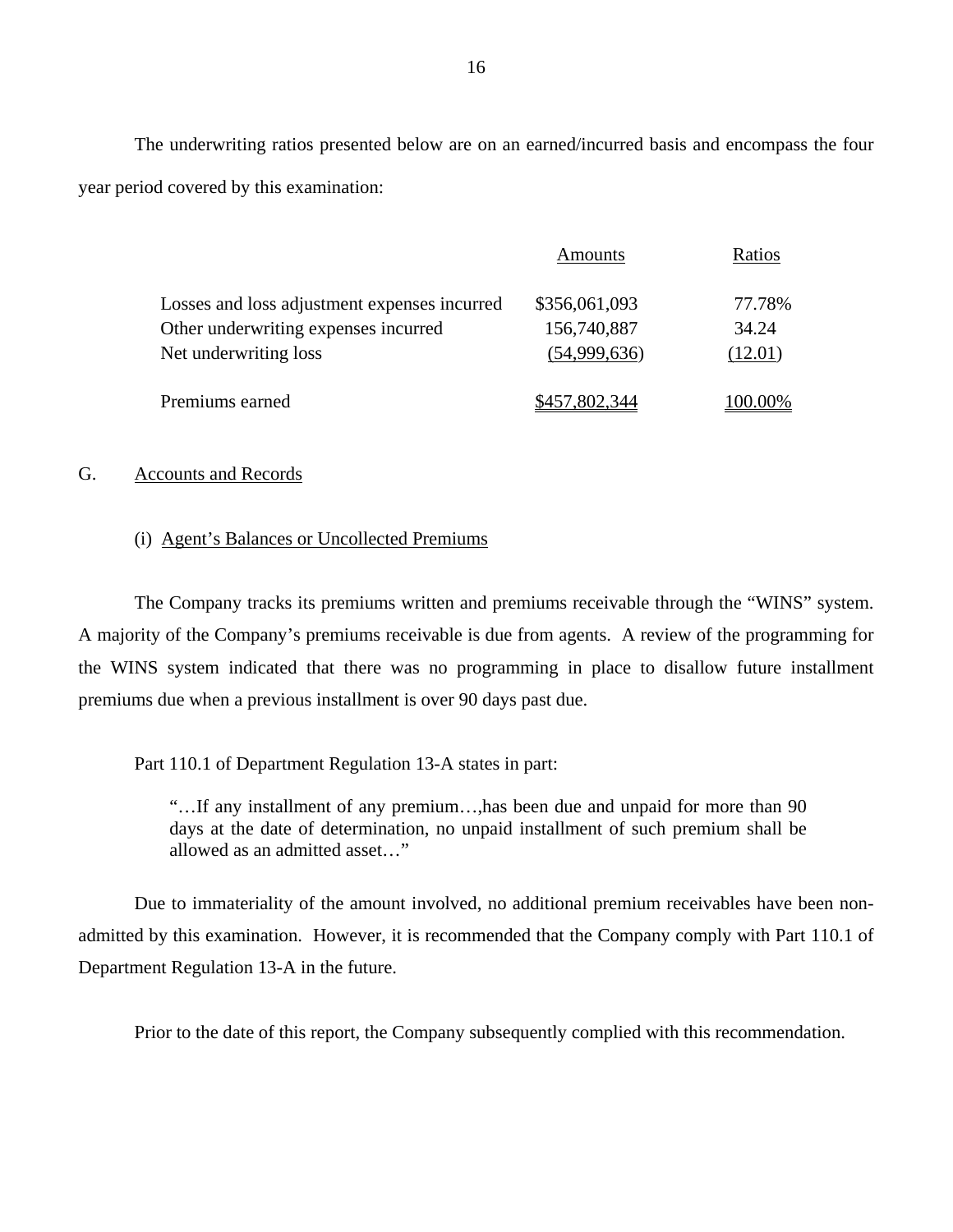## (ii) Cash

A review of the Company's December 31, 2003 bank reconciliations revealed the existence of a large volume of checks outstanding going back several years.

It is recommended that the Company put in place procedures to remove dated outstanding checks from the outstanding check list and place them in a separate control account. This control account should then be reviewed and the dated checks should be reversed to cash, set up as a liability as potential abandoned property, or surrendered as abandoned property.

## (iii) Custodian Agreement

Management answered affirmatively to the following General Interrogatory:

"Excluding items in Schedule E, real estate, mortgage loans and investments held physically in the reporting entity's offices, vaults or safety deposit boxes, were all stocks, bonds and other securities, owned throughout the current year held pursuant to a custodial agreement with a qualified bank or trust company in accordance with Part 1-General, Section IV.H-Custodial or Safekeeping Agreements of the NAIC Financial Condition Examiners Handbook."

However, examination review indicated that the Company's custodial agreement did not contain all of the protective covenants set forth in Section IV.H of the NAIC Financial Condition Examiners Handbook. It is recommended that the Company amend its custodial agreement to incorporate the following provisions:

- The custodian is obligated to indemnify the insurance company for any insurance company's loss of securities in the custodian's custody, except that, unless domiciliary state law, regulation, or administrative action otherwise require a stricter standard (paragraph below sets forth an example of such a stricter standard), the bank or trust company shall not be so obligated to the extent that such loss was caused by other than the negligence or dishonesty of the custodian
- If domiciliary state law, regulation, or administrative action requires a stricter standard of liability for custodians of insurance company securities than that set forth in above paragraph, then such stricter standard shall apply. An example of a stricter standard that may be used is that the custodian is obligated to indemnify the insurance company for any loss of securities of the insurance company in the custodian's custody occasioned by the negligence or dishonesty of the custodian's officers or employees, or burglary, robbery, holdup, theft, or mysterious disappearance, including loss by damage or destruction.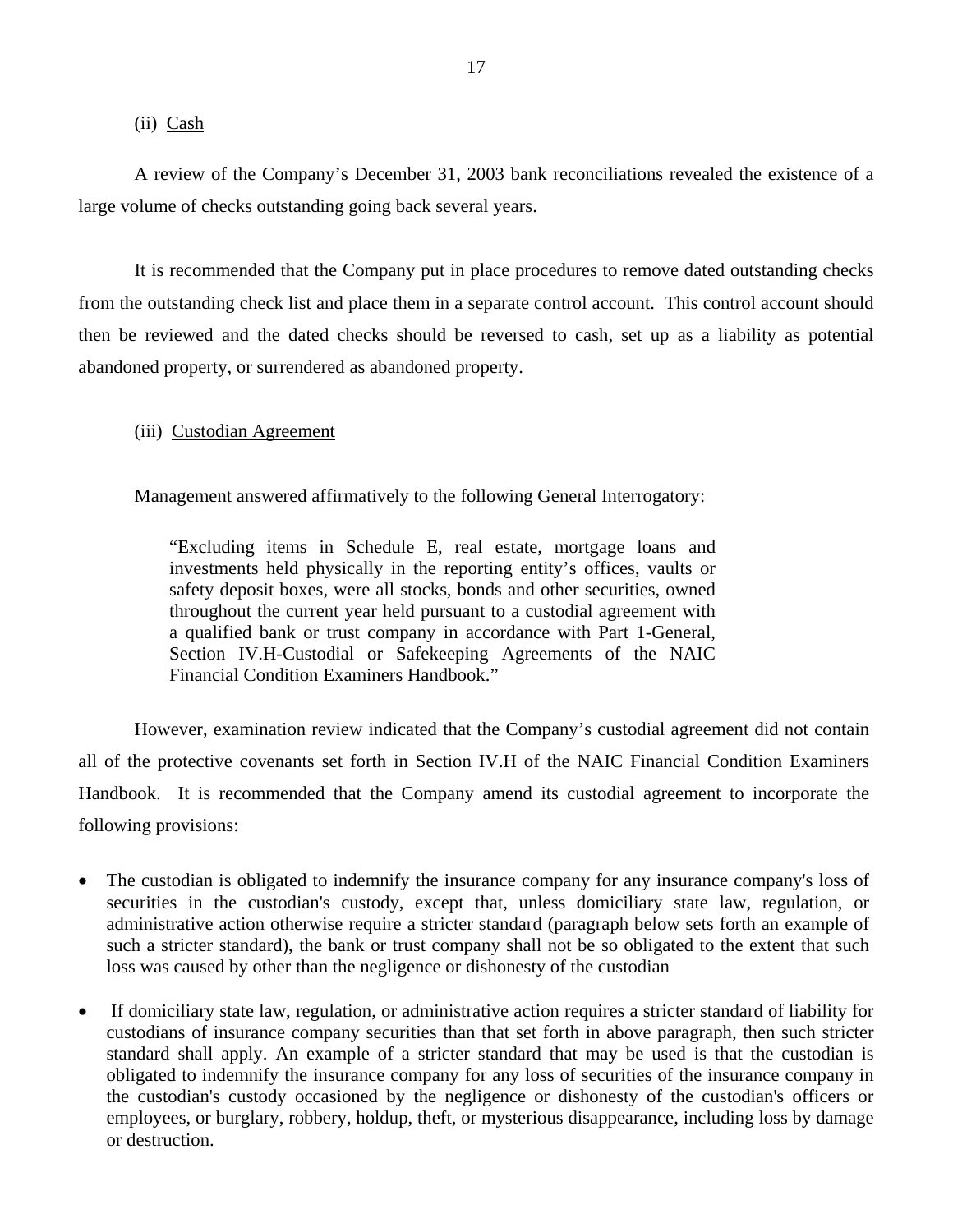- In the event of a loss of the securities for which the custodian is obligated to indemnify the insurance company, the securities shall be promptly replaced or the value of the securities and the value of any loss of rights or privileges resulting from said loss of securities shall be promptly replaced.
- The custodian shall not be liable for any failure to take any action required to be taken hereunder in the event and to the extent that the taking of such action is prevented or delayed by war (whether declared or not and including existing wars), revolution, insurrection, riot, civil commotion, act of God, accident, fire, explosions, stoppage of labor, strikes or other differences with employees, laws, regulations, orders or other acts of any governmental authority, or any other cause whatever beyond its reasonable control.
- In the event that the custodian gains entry in a clearing corporation through an agent, there should be a written agreement between the custodian and the agent that the agent shall be subjected to the same liability for loss of securities as the custodian. If the agent is governed by laws that differ from the regulation of the custodian, the Commissioner of Insurance of the state of domicile may accept a standard of liability applicable to the agent that is different from the standard liability.
- If the custodial agreement has been terminated or if 100% of the account assets in any one custody account have been withdrawn, the custodian shall provide written notification, within three business days of termination or withdrawal, to the insurer's domiciliary commissioner.
- During regular business hours, and upon reasonable notice, an officer or employee of the insurance company, an independent accountant selected by the insurance company and a representative of an appropriate regulatory body shall be entitled to examine, on the premises of the custodian, its records relating to securities, if the custodian is given written instructions to that effect from an authorized officer of the insurance company.
- The custodian and its agents, upon reasonable request, shall be required to send all reports which they receive from a clearing corporation or the Federal Reserve book-entry system which the clearing corporation or the Federal Reserve permits to be redistributed and reports prepared by the custodian's outside auditors, to the insurance company on their respective systems of internal control.
- The custodian shall provide, upon written request from a regulator or an authorized officer of the insurance company, the appropriate affidavits, with respect to the insurance company's securities held by the custodian.
- The custodian shall secure and maintain insurance protection in an adequate amount.

# (iv) Certified Public Accountant ("CPA") Written Contract

The written contracts by which the Company engaged its CPA firm for the years 2000 through 2003 did not contain all of the provisions required by Department Regulation 118, part 89.2 which states in part: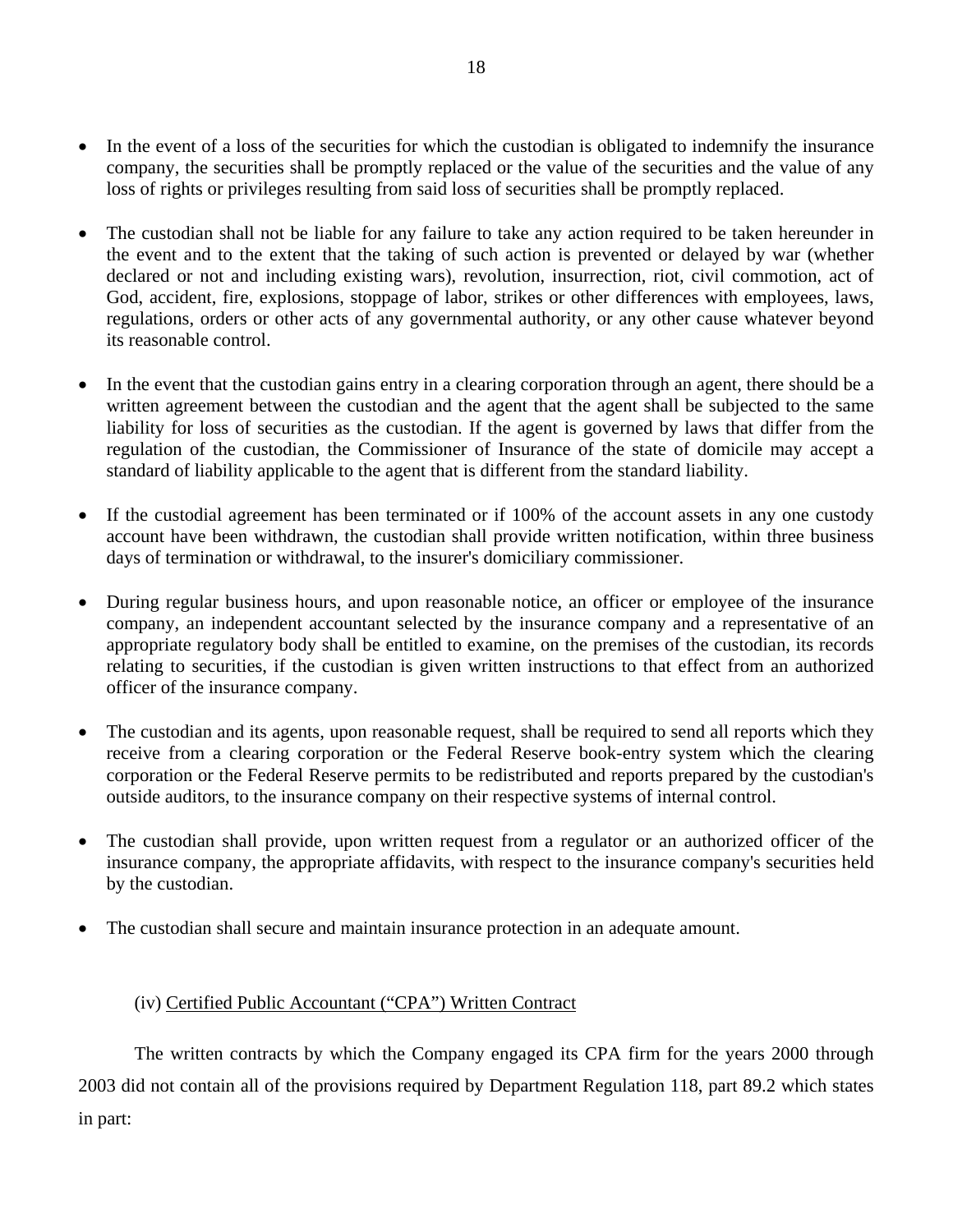"Every insurer subject to this Part shall retain an independent Certified Public Accountant who agrees by written contract with such insurer to comply with the provisions of Section 307(b) of the Insurance Law, this part and the Code of ethics and professional standards adopted by the American Institute of Certified Public Accountants ("AICPA"). Such contract must specify:

a. on or before May 31, the CPA shall provide an audited financial statement and opinion for the prior calendar year and an evaluation of the insurer's accounting procedures and internal control systems as are necessary to the furnishing of the opinion;

b. any determination by the CPA that the insurer has materially misstated its financial condition as reported to the superintendent or that the insurer does not meet minimum capital and surplus requirements set forth in the Insurance Law shall be given by the CPA, in writing, to the Superintendent within 15 calendar days following such determination; and

c. the workpapers and any communications between the CPA and the insurer relating to the audit of the insurer shall be made available for review by the superintendent at the offices of the insurer, at the Insurance Department or at any other reasonable place designated by the superintendent. The CPA must retain for review such workpapers and communications for a period of not less than five years."

It is recommended that the Company include all provisions required by Department Regulation 118 in all future contracts written to engage CPA firms.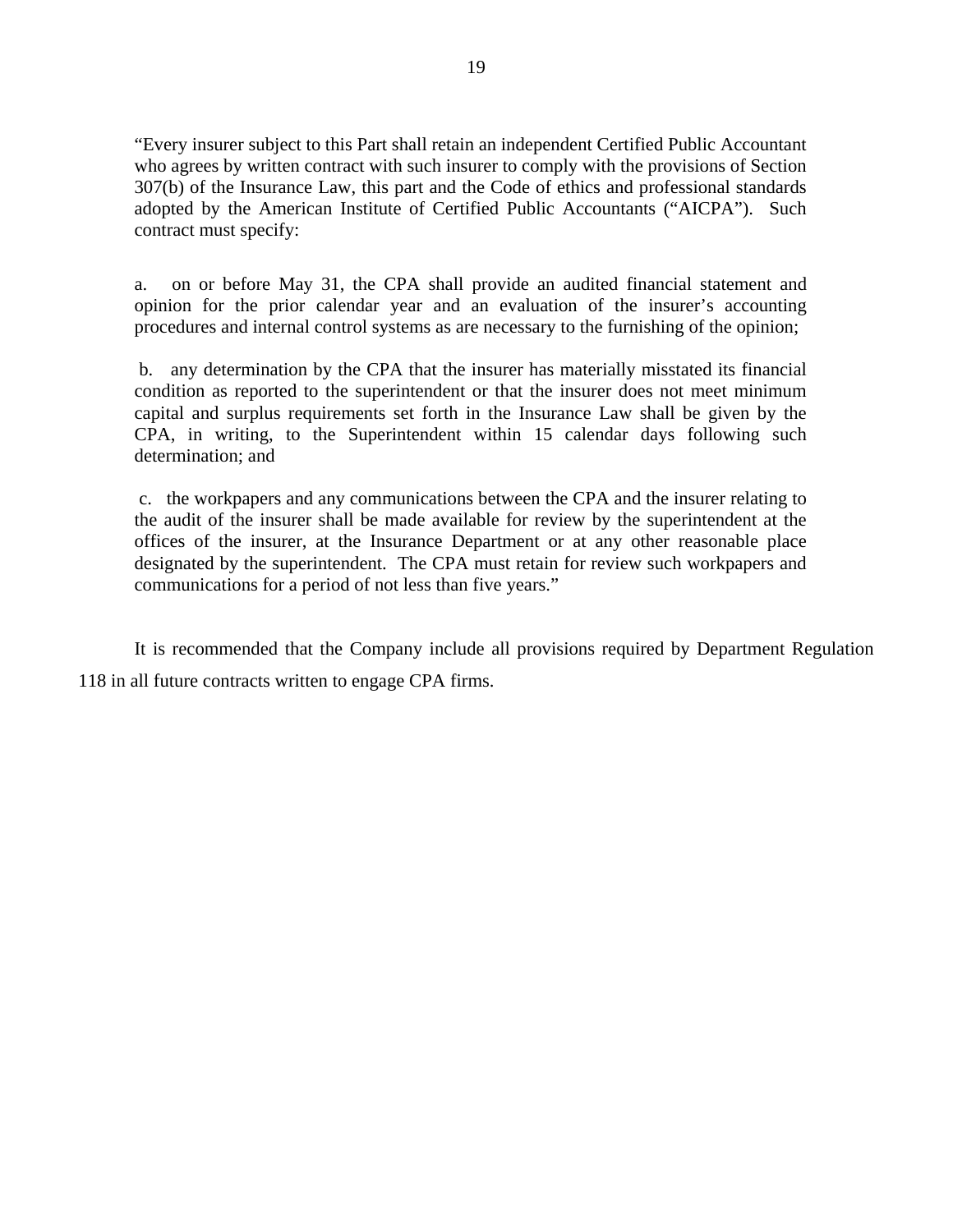# **3. FINANCIAL STATEMENTS**

# A Balance Sheet

The following shows the assets, liabilities and surplus as regards policyholders as of December 31, 2003 as determined by this examination and as reported by the Company:

|                                                                                 |               | Examination       |               | <b>Company</b> | <b>Surplus</b>  |
|---------------------------------------------------------------------------------|---------------|-------------------|---------------|----------------|-----------------|
| Assets                                                                          |               | <b>Assets Not</b> | Net Admitted  | Net Admitted   | Increase        |
|                                                                                 | Assets        | Admitted          | <b>Assets</b> | Assets         | (Decrease)      |
| <b>Bonds</b>                                                                    | \$431,792,301 | \$<br>$\theta$    | \$431,792,301 | \$431,792,301  |                 |
| Common stocks                                                                   | 47,344,741    | 3,825,000         | 43,519,741    | 47,344,741     | (3,825,000)     |
| Cash, cash equivalents and short-term<br>investments                            | 23, 245, 857  |                   | 23, 245, 857  | 23, 245, 857   |                 |
| Investment income due and accrued                                               | 4,695,719     |                   | 4,695,719     | 4,695,719      |                 |
| Uncollected premiums and agents'<br>balances in the course of collection        | 34, 383, 137  | 3,593,656         | 30,789,481    | 30,789,481     |                 |
| Deferred premiums, agents' balances and<br>installments booked but deferred and |               |                   |               |                |                 |
| not yet due                                                                     | 41,520,735    |                   | 41,520,735    | 41,520,735     |                 |
| Amounts recoverable from reinsurers                                             | 4,255,435     |                   | 4,255,435     | 4,255,435      |                 |
| Current federal and foreign income tax<br>recoverable and interest thereon      | 49,621        |                   | 49,621        | 49,621         |                 |
| Net deferred tax asset                                                          | 11,738,500    |                   | 11,738,500    | 11,738,500     |                 |
| Electronic data processing equipment<br>and software                            | 407,703       |                   | 407,703       | 407,703        |                 |
| Furniture and equipment, including<br>health care delivery assets               | 609,484       | 609,484           |               | $\Omega$       |                 |
| Due from Brite Insurance Agency, Inc.                                           | 50,000        |                   | 50,000        | 50,000         |                 |
| Due from Amreco                                                                 | 1,942,528     |                   | 1,942,528     | 1,942,528      |                 |
| <b>Total assets</b>                                                             | \$602,035,761 | \$8,028,140       | \$594,007,621 | \$597,832,621  | $$$ (3,825,000) |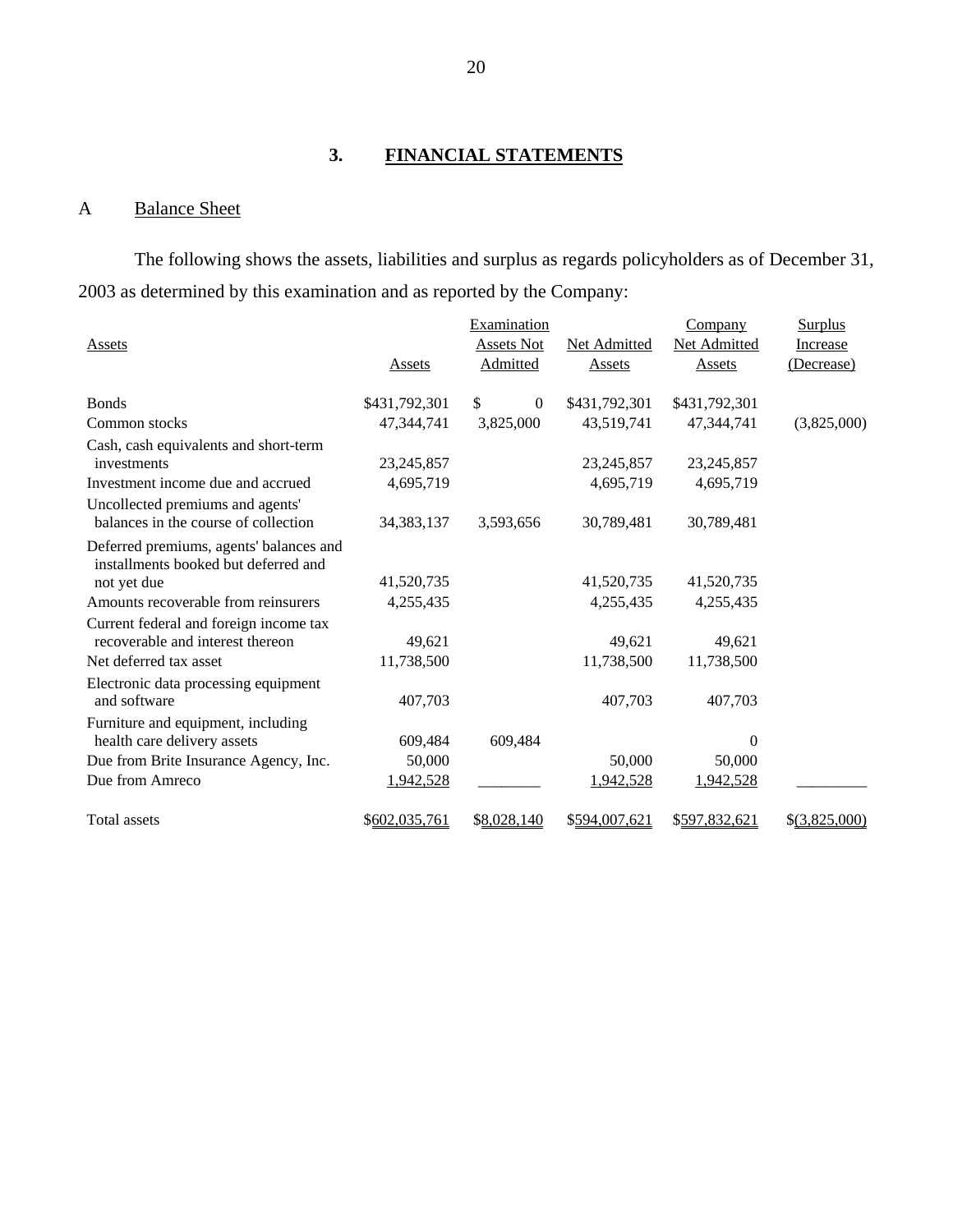| Liabilities, surplus and other funds                                  |                 |               | Surplus<br>Increase |
|-----------------------------------------------------------------------|-----------------|---------------|---------------------|
|                                                                       | Examination     | Company       | (Decrease)          |
| Losses                                                                | \$211,655,779   | \$189,980,779 | \$(21,675,000)      |
| Loss adjustment expenses                                              | 33,150,000      | 33,150,000    |                     |
| Commissions payable, contingent commissions and other similar         |                 |               |                     |
| charges                                                               | 3,885,180       | 3,885,180     |                     |
| Other expenses (excluding taxes, licenses and fees)                   | 3,257,914       | 3,257,914     |                     |
| Taxes, licenses and fees (excluding federal and foreign income taxes) | 313,809         | 313,809       |                     |
| Unearned premiums                                                     | 115,628,282     | 115,628,282   |                     |
| Policyholders (dividends declared and unpaid)                         | 2,598,432       | 2,598,432     |                     |
| Ceded reinsurance premiums payable (net of ceding commissions)        | 11,106,373      | 11,106,373    |                     |
| Amounts withheld or retained by company for account of others         | 3,073,916       | 3,073,916     |                     |
| Payable to parent, subsidiaries and affiliates                        | 2,580,195       | 2,580,195     |                     |
| Minimum pension liability                                             | 600,402         | 600,402       |                     |
| <b>Total liabilities</b>                                              | \$387,850,282   | \$366,175,282 | \$(21,675,000)      |
| Surplus and Other Funds                                               |                 |               |                     |
| <b>Special Contingent Surplus</b>                                     | \$<br>1,700,000 | 1,700,000     | \$<br>$\Omega$      |
| Unassigned funds (surplus)                                            | 204,457,339     | 229,957,339   | (25,500,000)        |
| Surplus as regards policyholders                                      | \$206,157,339   | \$231,657,339 | \$ (25,500,000)     |
| Total liabilities surplus and other funds                             | \$594,007,621   | \$597,832,621 |                     |

NOTE: The Internal Revenue Service has not audited the Company's tax returns for the examination period. The examiner is unaware of any potential exposure of the Company to any tax assessment and no liability has been established herein relative to such contingency.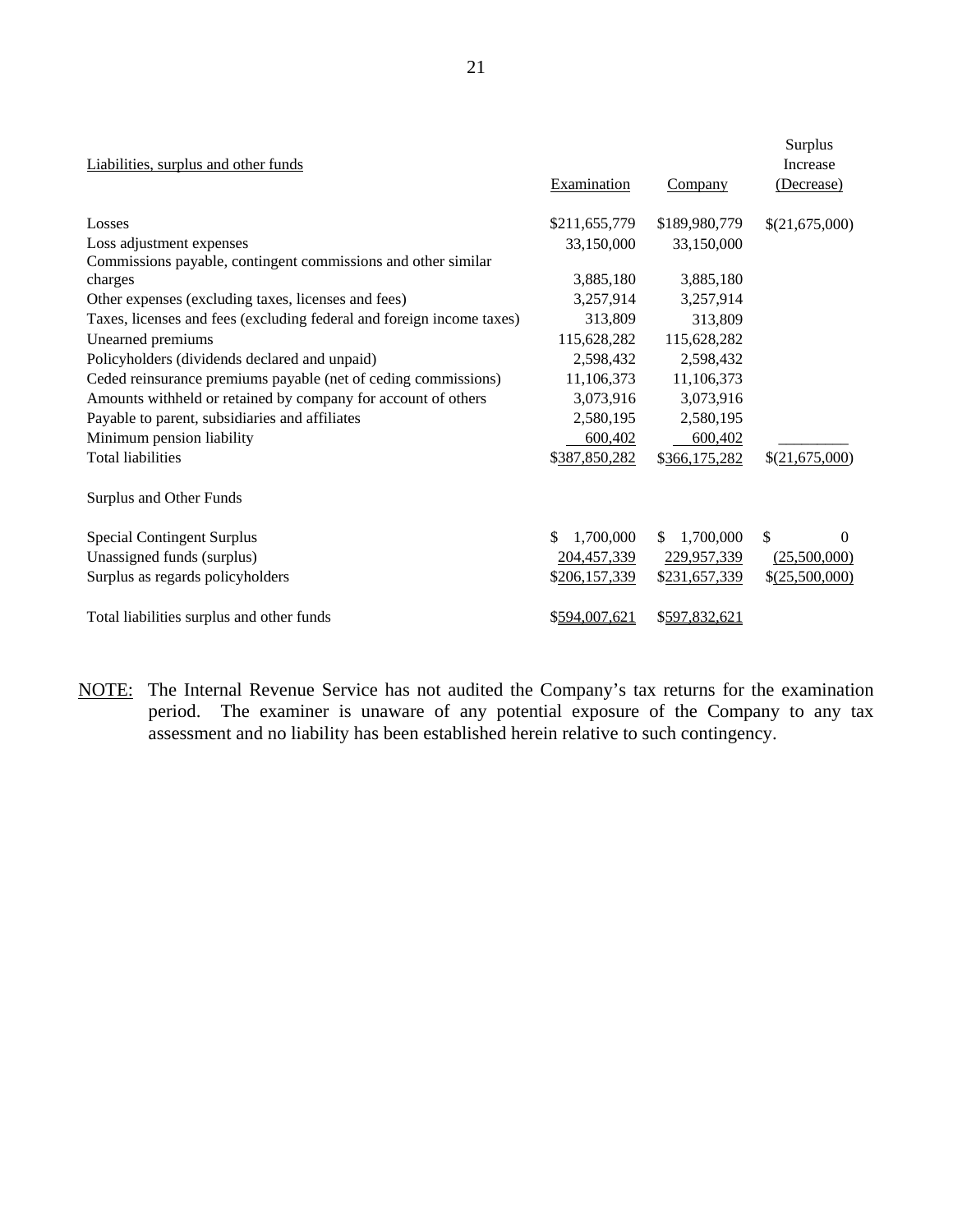# B. Underwriting and Investment Exhibit

Surplus as regards policyholders increased \$15,757,273 the four-year examination period January 1, 2000 through December 31, 2004, detailed as follows:

| <b>Underwriting Income</b>                                                                                                                                              |                                            |                 |
|-------------------------------------------------------------------------------------------------------------------------------------------------------------------------|--------------------------------------------|-----------------|
| Premiums earned                                                                                                                                                         |                                            | \$457,802,344   |
| Deductions:<br>Losses incurred<br>Loss adjustment expenses incurred<br>Other underwriting expenses incurred                                                             | \$279,480,017<br>76,581,076<br>156,740,887 |                 |
| Total underwriting deductions                                                                                                                                           |                                            | 512,801,980     |
| Net underwriting gain or (loss)                                                                                                                                         |                                            | \$ (54,999,636) |
| <b>Investment Income</b><br>Net investment income earned                                                                                                                | \$85,856,402                               |                 |
| Net realized capital gain                                                                                                                                               | 840,689                                    |                 |
| Net investment gain or (loss)                                                                                                                                           |                                            | 86,697,091      |
| Other Income                                                                                                                                                            |                                            |                 |
| Net gain or (loss) from agents' or premium balances charged off<br>Finance and service charges not included in premiums<br>Aggregate write-ins for miscellaneous income | \$ (945, 364)<br>126,167<br>485,617        |                 |
| Total other income                                                                                                                                                      |                                            | (333,580)       |
| Net income before dividends to policyholders and before federal<br>and foreign income taxes                                                                             |                                            | \$ 31,363,875   |
| Dividends to policyholders                                                                                                                                              |                                            | 10,087,663      |
| Net income after dividends to policyholders but before federal<br>and foreign income taxes                                                                              |                                            | \$21,276,212    |
| Federal and foreign income taxes incurred                                                                                                                               |                                            | 20,028,254      |
| Net Income                                                                                                                                                              |                                            | 1,247,958<br>S. |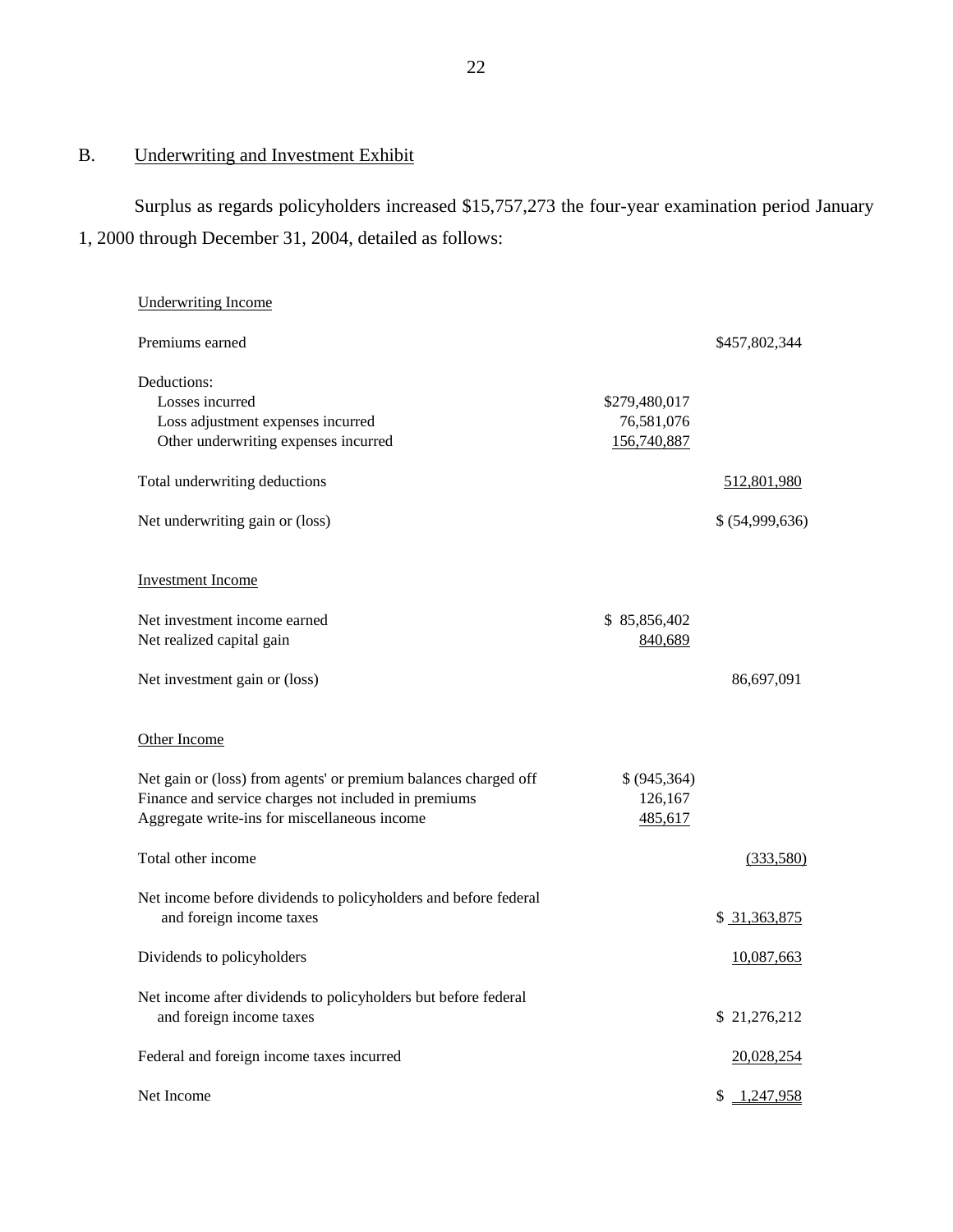# C. Capital and Surplus Accounts

| Surplus as regards policyholders per report on |
|------------------------------------------------|
| examination as of December 31, 1999            |

# $$190,400,066$

|                                                | Gains in<br><b>Surplus</b> | Losses in<br><b>Surplus</b> |               |
|------------------------------------------------|----------------------------|-----------------------------|---------------|
| Net income                                     | \$1,247,958                |                             |               |
| Net unrealized capital gains or (losses)       | 7,377,587                  |                             |               |
| Change in net deferred income tax              | 4,208,500                  |                             |               |
| Change in nonadmitted assets                   |                            | \$3,840,931                 |               |
| Change in provision for reinsurance            | 2,283,141                  |                             |               |
| Cumulative effect of changes in accounting     |                            |                             |               |
| principles                                     | 6,985,147                  |                             |               |
| Minimum Pension Liability and Deferred         |                            |                             |               |
| Annuities                                      |                            | 2,504,129                   |               |
| Total gains and losses                         | \$22,102,333               | \$6,345,060                 |               |
| Net increase (decrease) in surplus             |                            |                             | 15,757,273    |
| Surplus as regards policyholders per report on |                            |                             |               |
| examination as of December 31, 2003            |                            |                             | \$206,157,339 |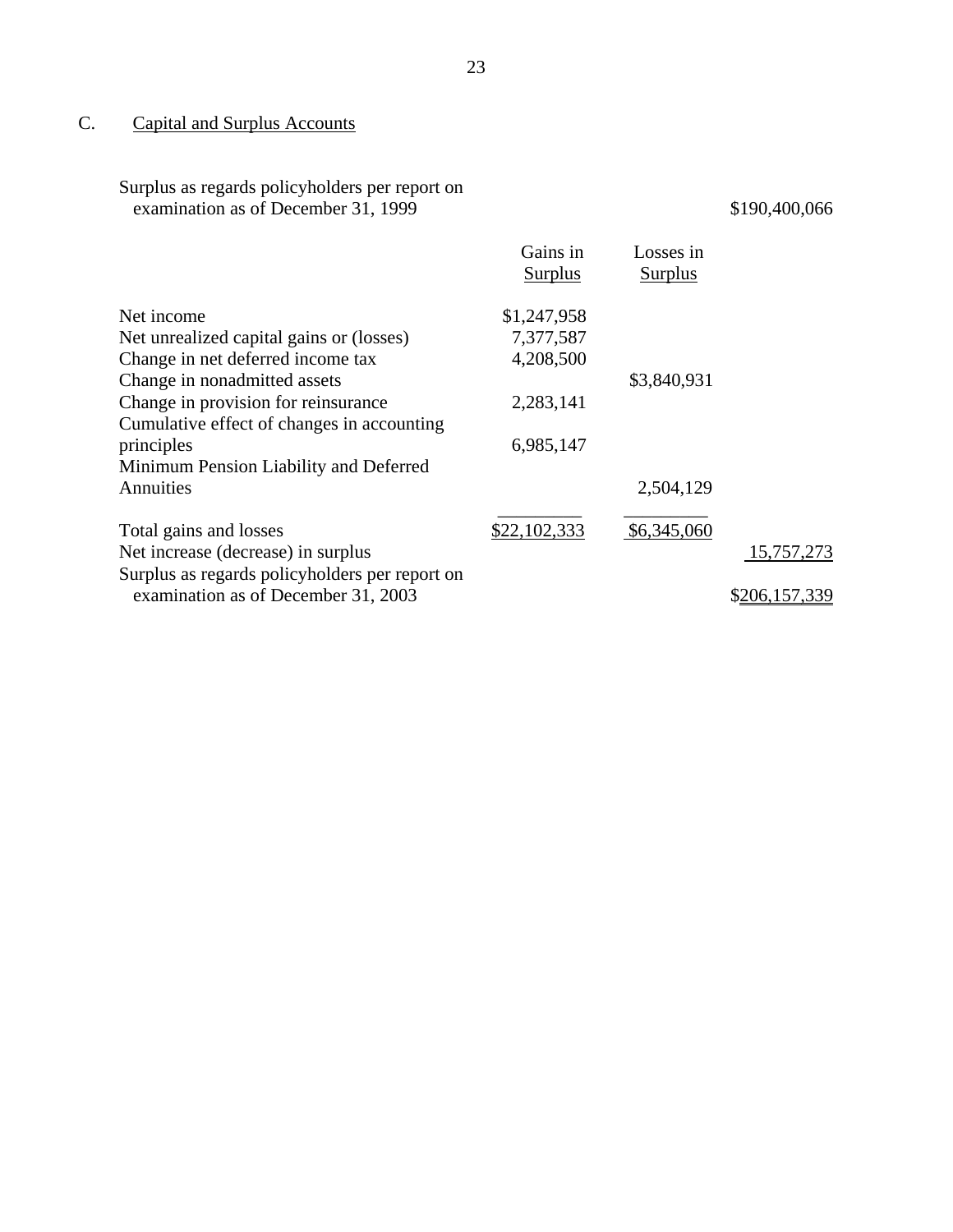#### 4. **INVESTMENT IN SUBSIDIARIES**

The examination asset for Common stocks of \$43,519,741 is \$3,825,000 less than the \$47,344,741 reported by the Company in its December 31, 2003 filed annual statement.

The examination decrease represents the change in value of the Company's investment in its subsidiaries, INSCO and Strathmore. The change in value reflects the adjustments made by the examiner to the loss reserve liabilities of the two subsidiaries in their December 31, 2003 report on examination.

## **5. LOSSES AND LOSS ADJUSTMENT EXPENSES**

The examination liability for the captioned items of \$244,805,779 is \$21,675,000 more than the \$223,130,779 reported by the Company in its December 31, 2003, filed annual statement. The examination change reflects the Company's reported 18 month loss and loss adjustment expense runoff for accident years 2003 and prior.

The examination analysis of the loss and loss adjustment expense reserves was conducted in accordance with generally accepted actuarial principles and was based on statistical information contained in the Company's internal records and in its filed annual statements.

## **6. MARKET CONDUCT ACTIVITIES**

In the course of this examination, a review was made of the manner in which the Company conducts its business and fulfills its contractual obligations to policyholders and claimants. The review was general in nature and is not to be construed to encompass the more precise scope of a market conduct investigation, which is the responsibility of the Market Conduct Unit of the Property Bureau of this Department.

The general review was directed at practices of the Company in the following areas:

- A. Underwriting
- B. Claims and complaint handling

The examination review of the claims and complaint handling function noted the following: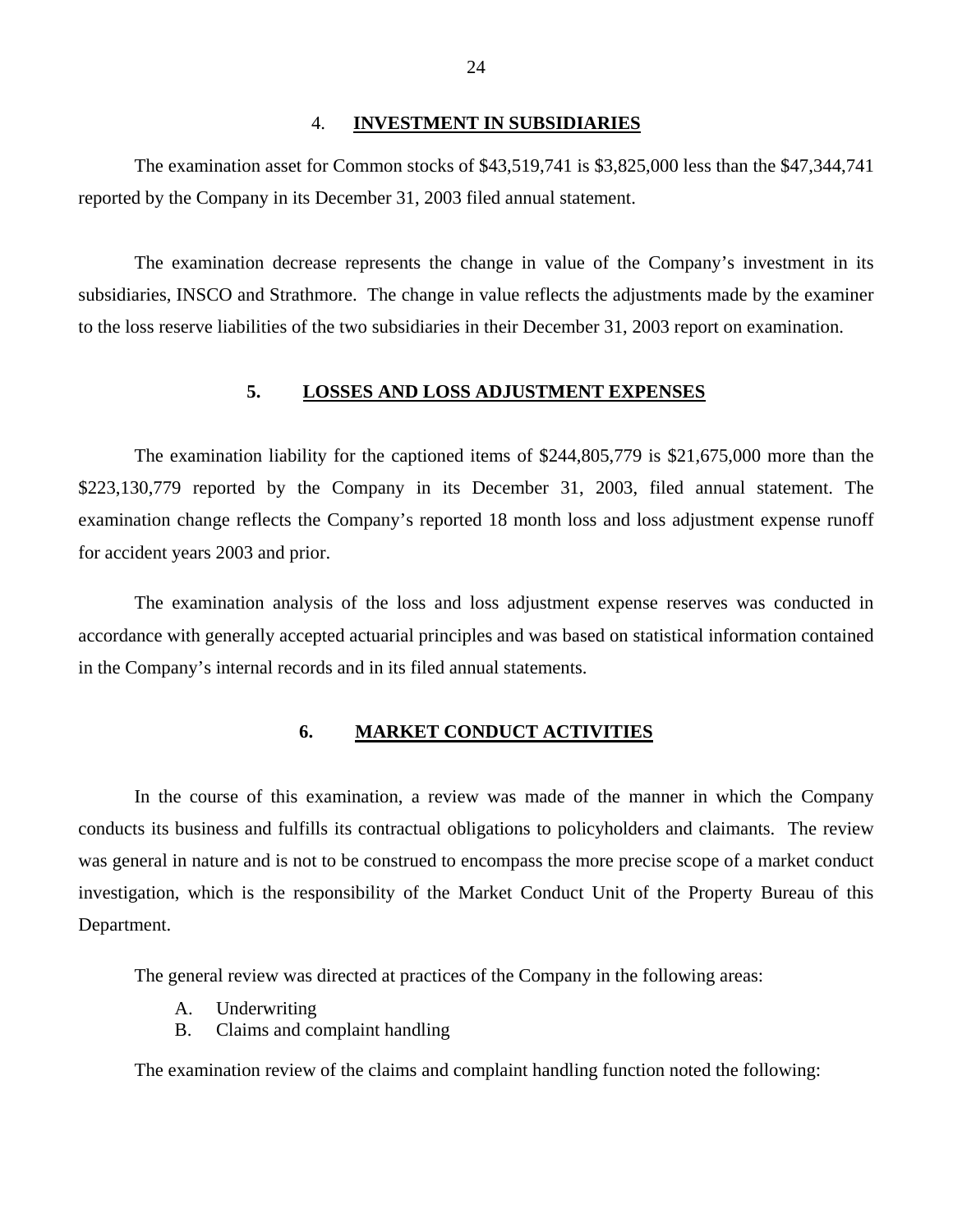(i) The Company's complaint log failed to include all of the complaints forwarded to the Company by the Department. It also failed to include any complaints referred directly to the Company. This is not in compliance with Department Regulation 64, Section 216.4(e) which states:

> "As part of its complaint handling function, an insurer's consumer services department shall maintain an ongoing central log to register and monitor all complaint activity."

It is recommended that the Company comply with Department Regulation 64 and include in its complaint log all complaints referred to it by the Department and all complaints referred directly to the Company.

(ii) The Company failed to respond to all of the complaints forwarded to it by the Department within the time frame provided by Department Regulation 64, Section 216.4(e) which states:

> "Every insurer, upon receipt of any inquiry from the Insurance Department respecting a claim, shall, within 10 business days, furnish the department with the available information requested respecting the claim."

It is recommended that that the Company comply with Department Regulation 64 and respond to all complaints forwarded by the Department within ten business days.

(iii) Department Circular Letter No. 11 (1978) requires that the Company maintain its complaint log in a columnar form listing the following:

- The date the complaint was received in-house.
- The name of the complainant and the policy or claim file number.
- The New York State Insurance Department file number.
- The responsible internal division.
- The person in the company with whom the complainant has been dealing.
- The person in the company to whom the matter has been referred for review.
- The date of such referral.
- The dates of acknowledgment substantive response, and further contacts with the Insurance Department.
- The subject matter of the complaint.
- The results of the complaint investigation and the action taken.
- Remarks about internal remedial action taken as a result of the investigation.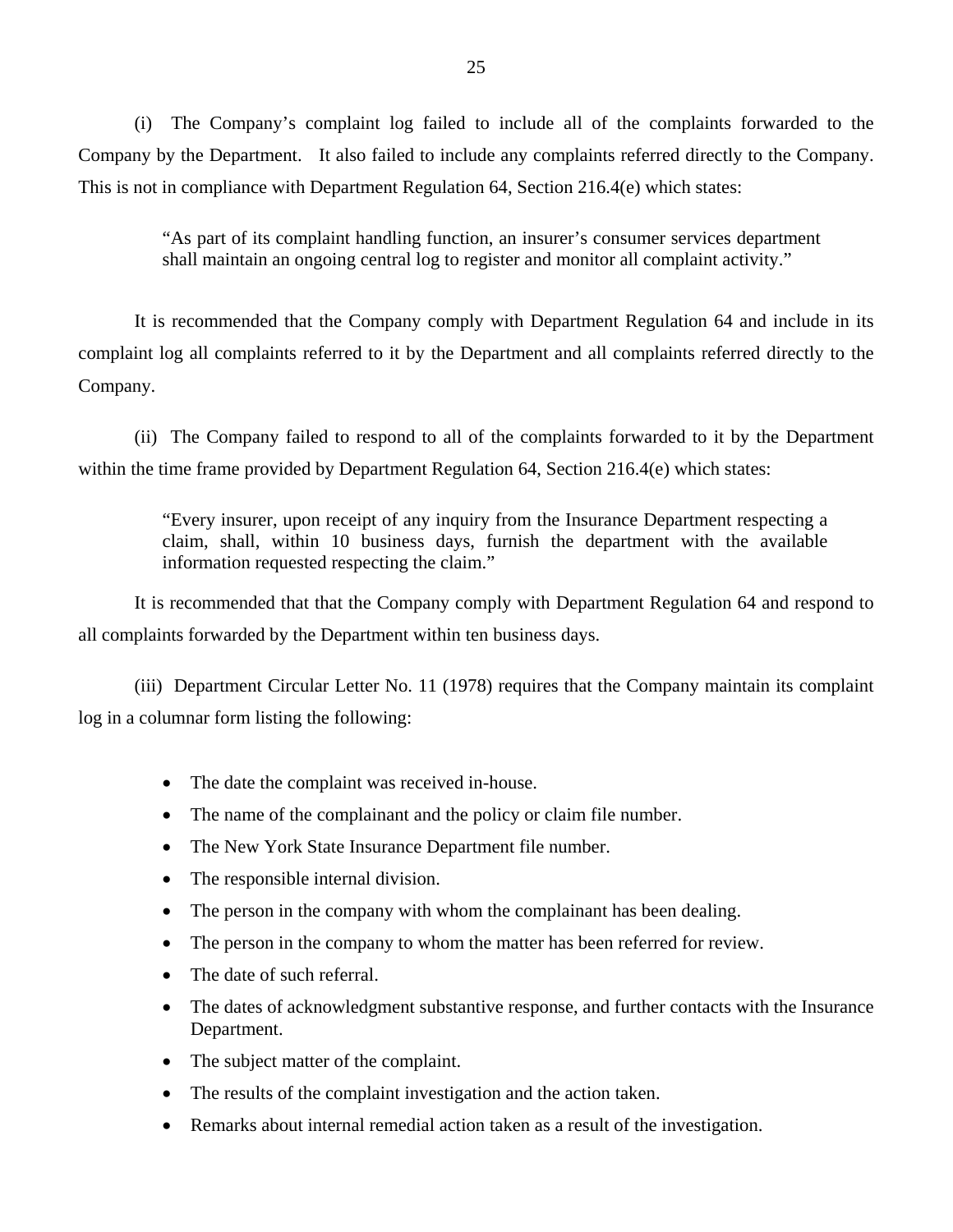The Company's log only included the date of the complaint, the name of the complainant, and the Department file number.

It is recommended that the Company maintain its complaint log in the format outlined in Circular Letter No. 11 (1978).

(iv) New York Insurance Department Circular Letter No. 11 (1978) states the following with reference to the complaint log.

> "The log is to be used as a tool to identify any problem areas within the company. Quarterly reports from the complainant logs should be prepared and forwarded to the heads of the respective operating units and to the company president."

The Company has not prepared quarterly reports from the complaint logs as specified in Circular Letter No. 11 (1978).

It is recommended that the Company prepare quarterly reports from its complaint logs and forward such reports to the heads of the Company's operating units and to the Company president as required by Circular Letter No. 11 (1978).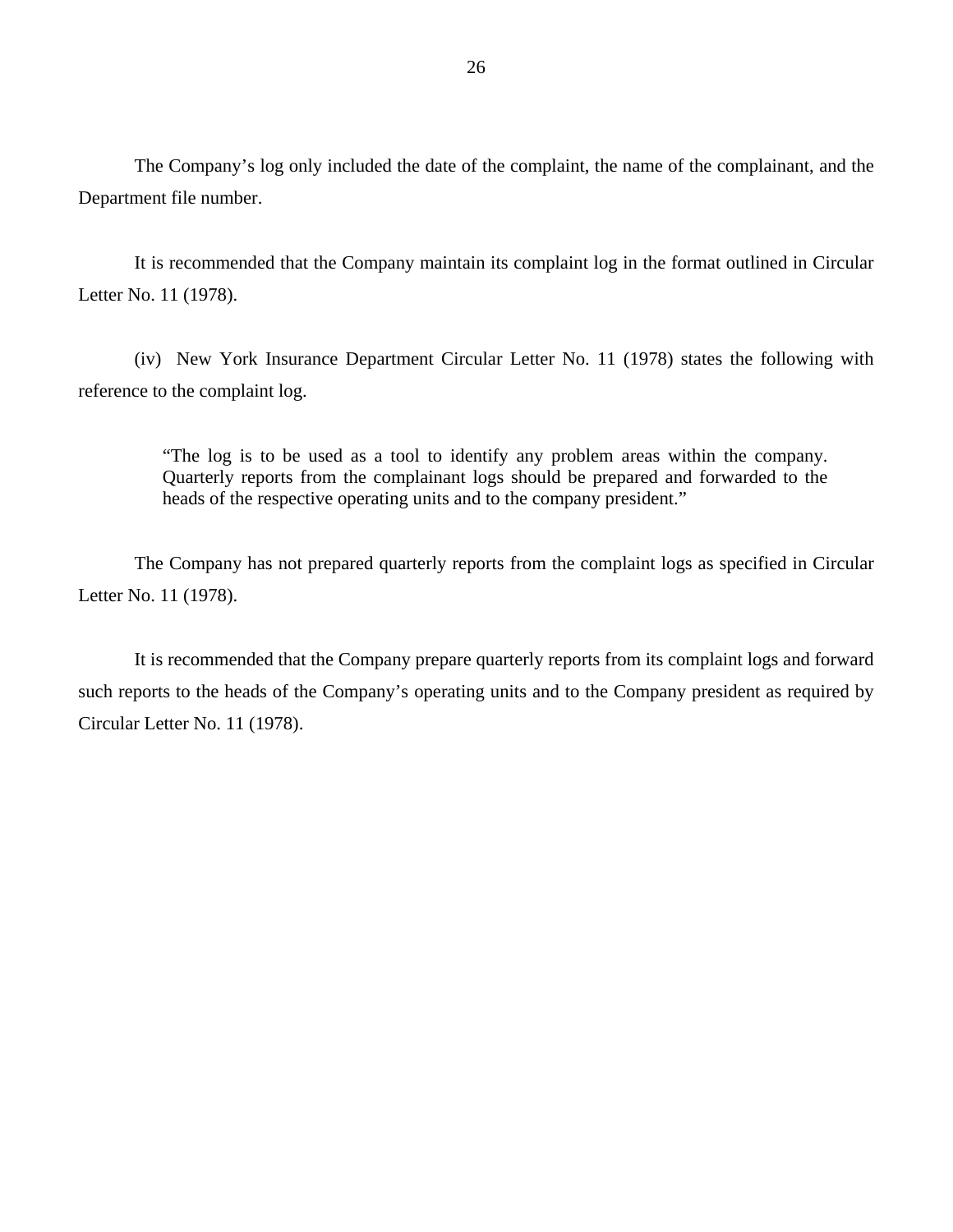# **7. COMPLIANCE WITH PRIOR REPORT ON EXAMINATION**

The prior report on examination contained one recommendation as follows (page numbers refer to the prior report):

## ITEM

## A. Intercompany Pooling Agreement

It was recommended that the Company report a provision for reinsurance equal to ninety percent of the pooled liability as reported by the Group or amend the pooling agreement to delete the pooling of reinsurance recoverable and related liabilities (including the provision for reinsurance).

The Company complied with this recommendation

## **7. SUMMARY OF COMMENTS AND RECOMMENDATIONS**

## A. Management

It is recommended that the Company maintain fifteen board members as 4 required by its by-laws or amend the by-laws.

- B. Reinsurance
- i. It is recommended that the Company either amend the pooling agreement to 7 indicate that the Company will assume 100% of the gross writings of INSCO and Strathmore or adjust its annual statement presentation to reflect the current terms of the pooling agreement.
- ii. It is recommended that the Company amend Article 4 of its pooling agreement 8 by replacing the language "penalty imposed for unauthorized reinsurance" with "provision for reinsurance".
- iii. It is recommended that the Company amend Article 4 of its pooling agreement 8 to indicate that INSCO and Strathmore share of the provision for reinsurance will be assumed by the Company.
- iv. It is recommended that all clauses allowing for early termination of a 10 reinsurance contract, by the reinsurer, due to the financial condition of the Company be removed from all future reinsurance agreements. Subsequent to the examination date, but prior to the completion of the field work, the Company complied with this recommendation.

## PAGE NO.

9

ITEM PAGE NO.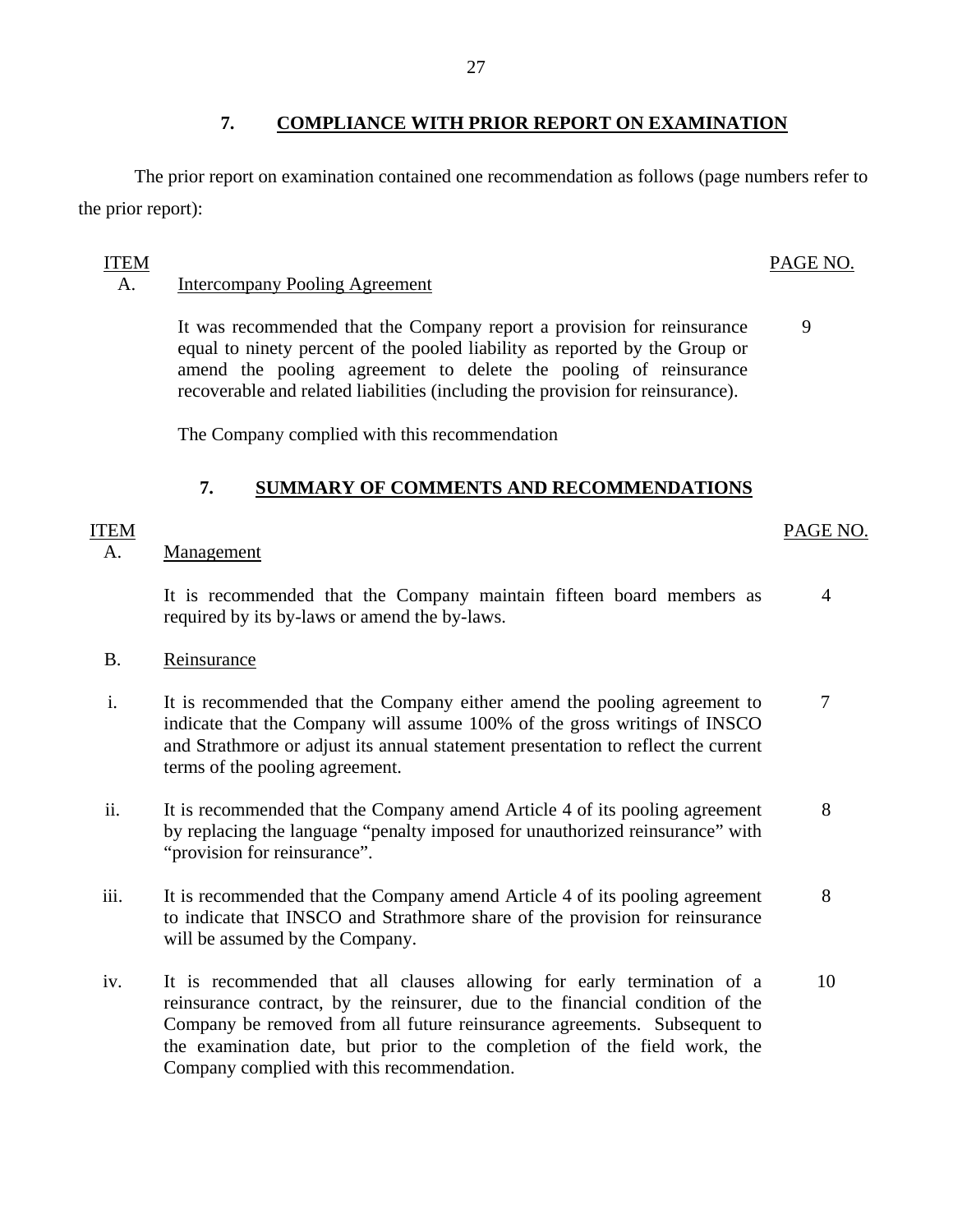- v. It is recommended that future reinsurance agreements allowing the reinsurer to 10 terminate a contract due to a transfer of control or a failure to continue writing new or renewal business include language indicating that these termination clauses would not apply if either of the situations was brought about due to regulatory action. Subsequent to the examination date, but prior to the completion of the field work, the Company complied with this recommendation.
- vi. It is recommended that the Company eliminate the meaningless reference made 11 to Section 1114(c) of the New York Insurance Law and instead incorporate the language provided for in Department's Circular Letter No. 5 of (1988). Subsequent to the examination date, but prior to the completion of the field work, the Company complied with this recommendation.
- vii. It is recommended that the Company remove all offset provisions included as 11 part of the insolvency clause. Subsequent to the examination date, but prior to the completion of the field work, the Company complied with this recommendation.
- viii. It is recommended that all future reinsurance agreements placed through Guy 11 Carpenter include the language of Section 7427 of the New York Insurance Law or indicate that all offsets will be in compliance with Section 7427 of the New York Insurance Law. Subsequent to the examination date, but prior to the completion of the field work, the Company complied with this recommendation.
- ix. It is recommended that the Company include an "entire contract" clause in all 12 of its future reinsurance agreements. Subsequent to the examination date, but prior to the completion of the field work, the Company complied with this recommendation.
- x. It is recommended that the Company include the recommended language from 12 Circular Letter No. 5 (1988) in all reinsurance contracts which make reference to a novation. Subsequent to the examination date, but prior to the completion of the field work, the Company complied with this recommendation.
- xi. It is recommended that the Company include a service of suit clause in all 12 reinsurance treaties with alien insurers. Subsequent to the examination date, but prior to the completion of the field work, the Company complied with this recommendation.
- xii. It is recommended that the Company remove the reference to the laws of other 13 states in the insolvency clause in its reinsurance agreement with Factory Mutual Insurance Company. Subsequent to the examination date, but prior to the completion of the field work, the Company complied with this recommendation.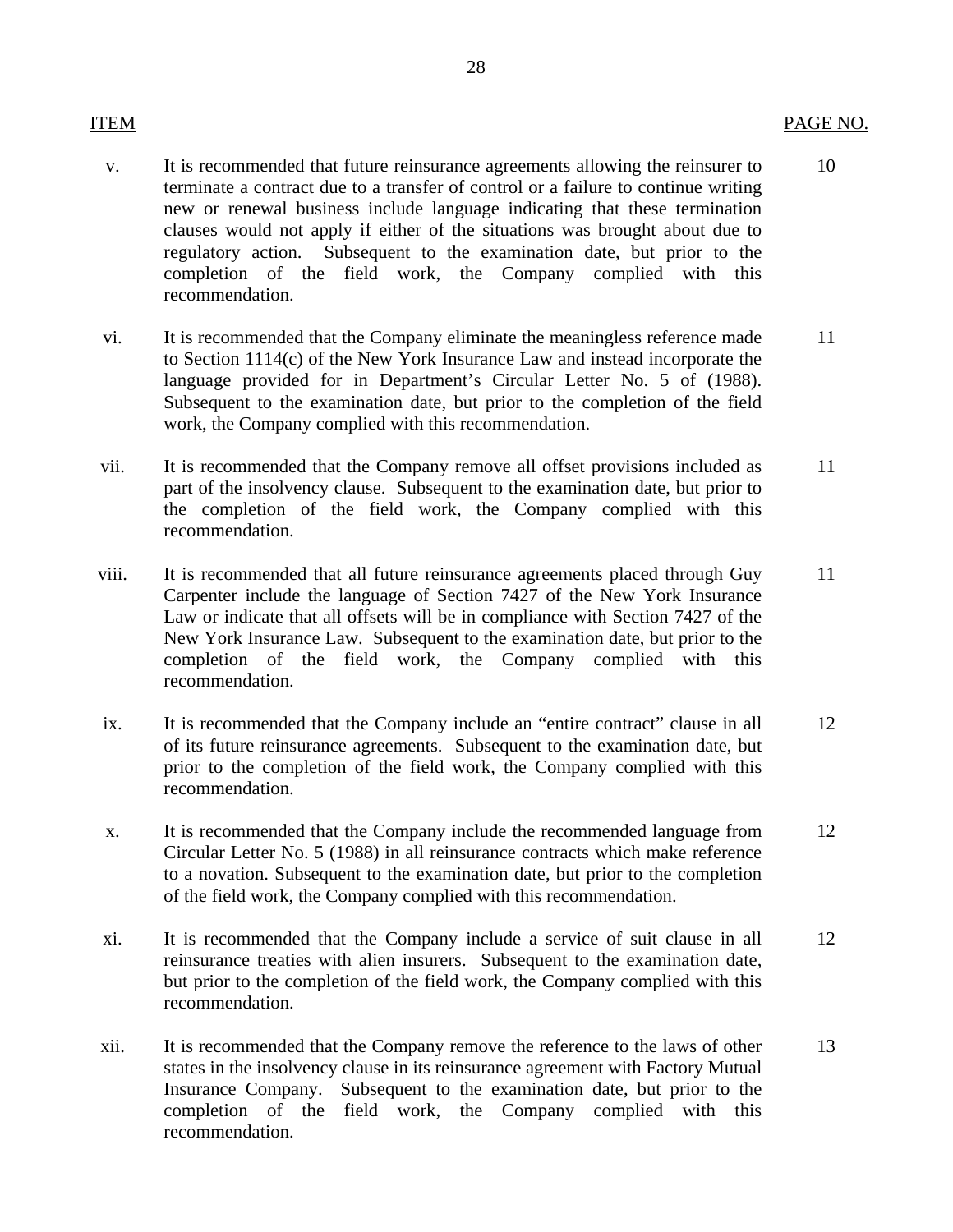## C. Holding Company System

It is recommended that the Company put in written form the service agreement 15 it has in place with Brite Insurance Agency in order to be in compliance with Sections 1608(a) and 1608(c) of the New York Insurance Law.

Prior to the date of this report, the Company subsequently complied with this recommendation.

## D. Abandoned Property

It is recommended that the Company develop formal procedures for monitoring 15 outstanding checks that may be escheatable. Subsequent to the examination date, but prior to the completion of the field work, the Company complied with this recommendation.

## E. Accounts and Records

i. It is recommended that the Company comply with Part 110.1 of Department 16 Regulation No. 13A and non-admit future installment premiums where a prior installment premium is over 90 days past dues.

Prior to the date of this report, the Company subsequently complied with this recommendation.

- ii. It is recommended that the Company put procedures in place to remove dated 17 outstanding checks from its outstanding check lists.
- iii. It is recommended that the Company amend its custodial agreement to include 17 all relevant provisions set forth in the NAIC Financial Condition Examiners Handbook.
- iv. It is recommended that the Company include the provisions required by 18 Department Regulation 118, in all future contracts written to engage CPA firms.

Prior to the date of this report, the Company subsequently amended it 2003 engagement letter to include the required provisions.

## F. Investment in subsidiaries

The examination reduced the value of the Company's common stock 24 investments by \$3,825,000. The reduction reflected a decrease in the common stock value of the Company's subsidiaries based on an examination change to the loss reserves of those companies.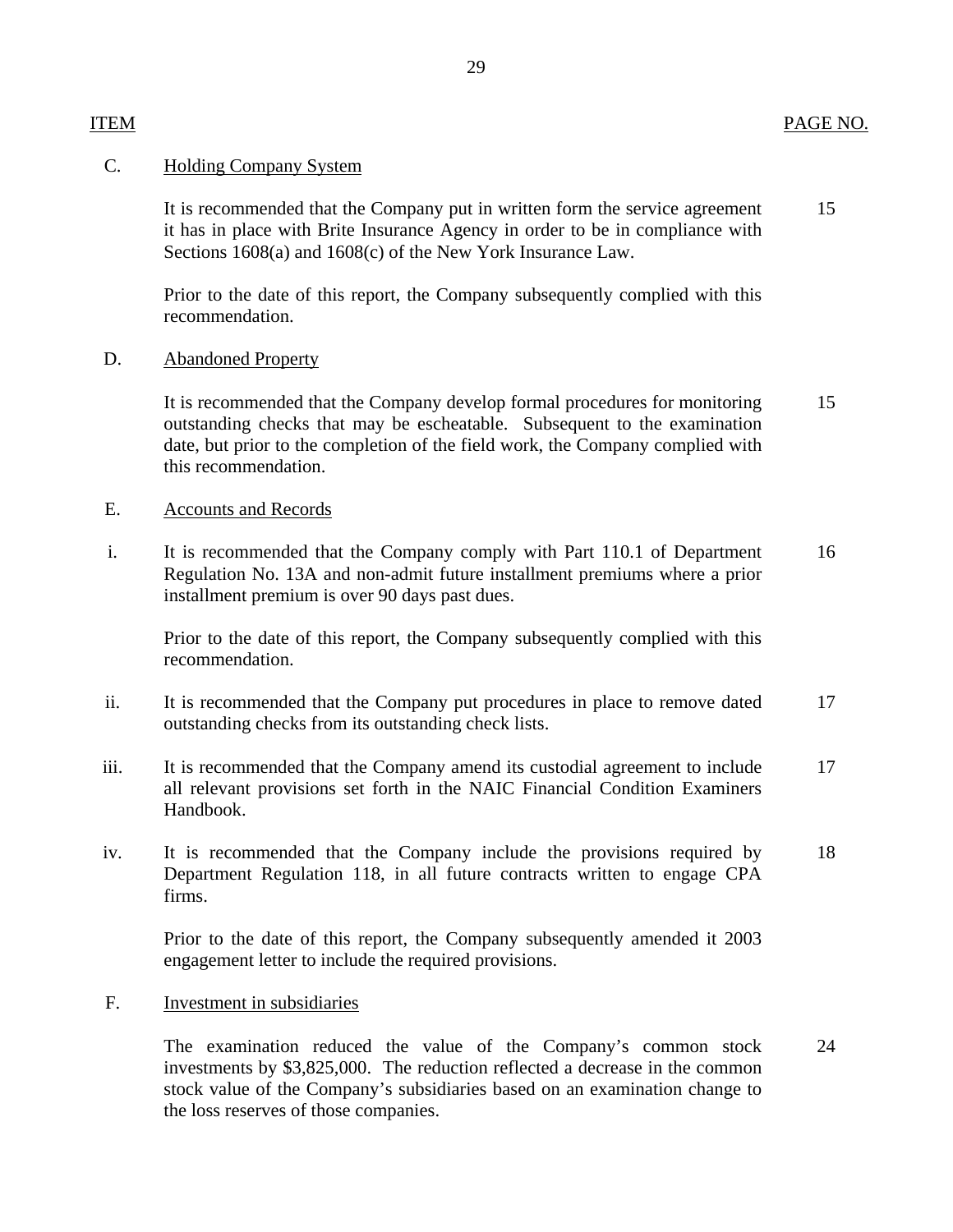## G. Losses and loss adjustment expenses

The examination increased the Company's loss reserve liability by \$21,675,000 24 reflecting the Company's 18 month loss and loss adjustment expense runoff for accident years 2003 and prior.

## H. Market conduct activities

- i. It is recommended that the company comply with Department Regulation 64 25 and include in its complaint log all complaints referred to it by the Department and all complaints referred directly to the Company.
- ii. It is recommended that the Company comply with Department Regulation 64 25 and respond to all complaints forwarded by the Department within ten business days.
- iii. It is recommended that the Company maintain its complaint log in the format 26 outlined in Circular Letter No. 11 (1978).
- iv. It is recommended that the Company prepare quarterly reports from its 26 complaint logs and forward such reports to the heads of the Company's operating units and to the company president as required by Circular Letter No. 11 (1978).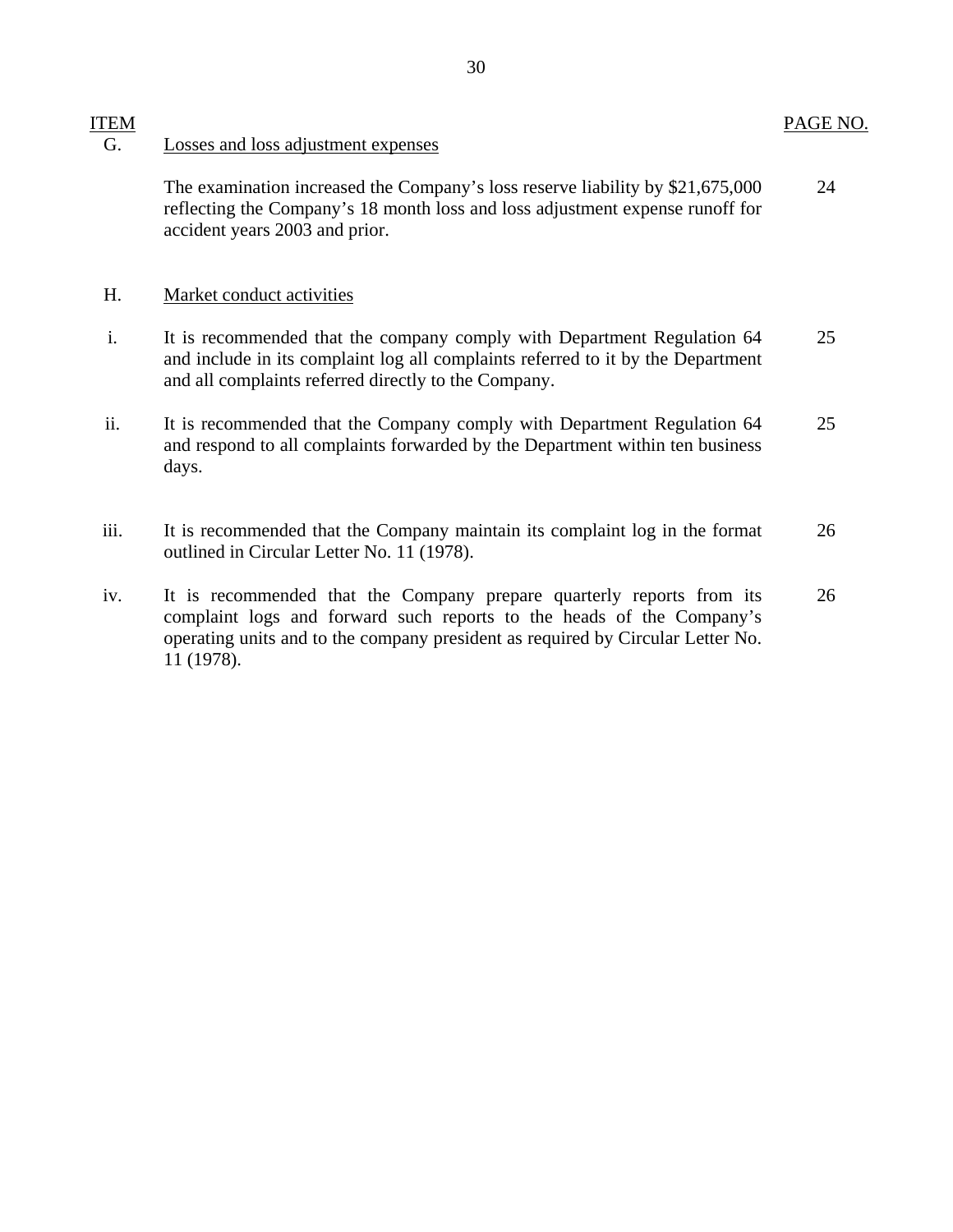Respectfully submitted,

Marc Allen Associate Insurance Examiner

# STATE OF NEW YORK )  $)$ SS:  $\mathcal{L}$ COUNTY OF NEW YORK )

MARC ALLEN, being duly sworn, deposes and says that the foregoing report, subscribed to by him, is true to the best of his knowledge and belief.

Marc Allen

Subscribed and sworn to before me

this  $\qquad \qquad$  day of  $\qquad \qquad$  , 2006.